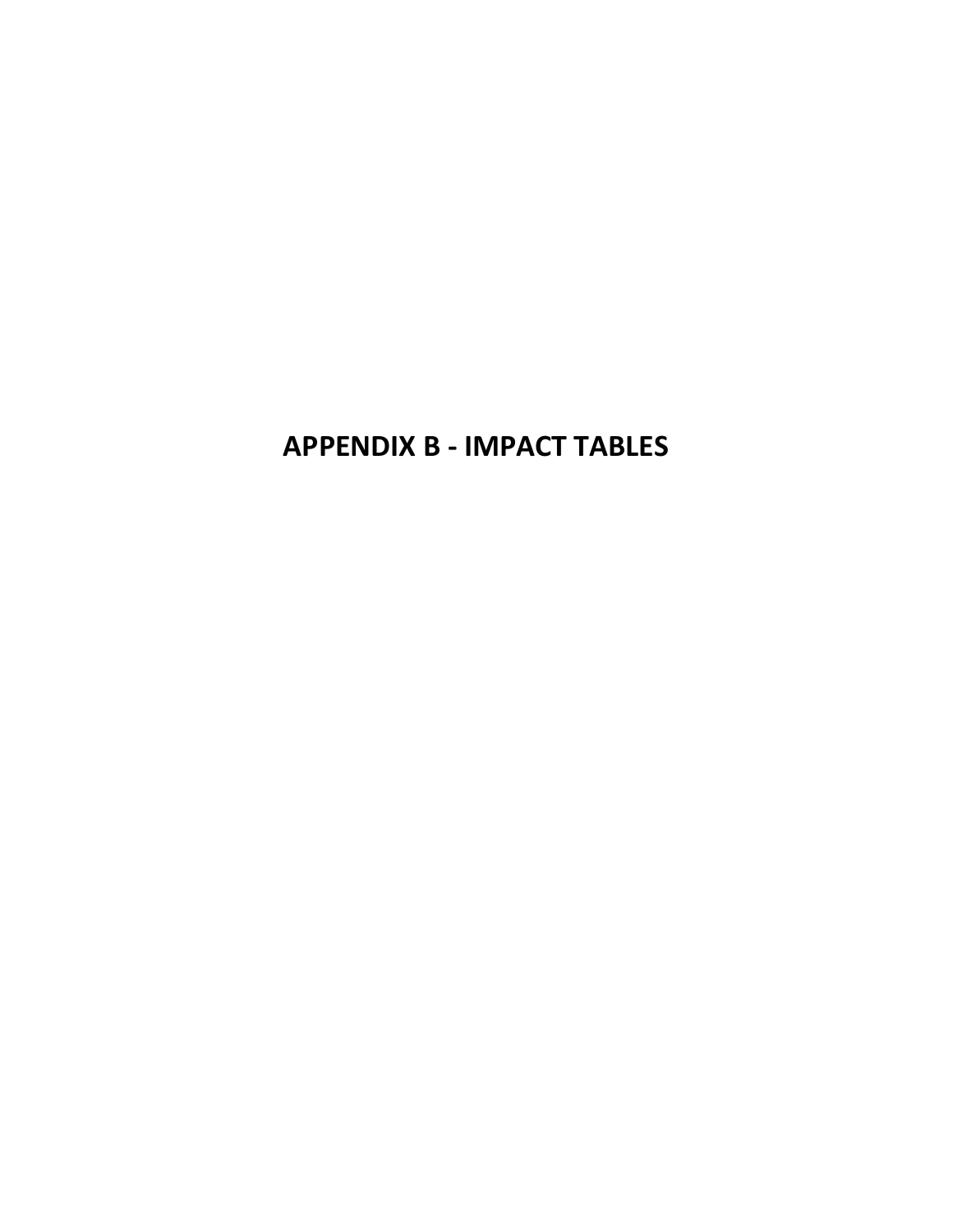## *PLANNING AND DESIGN PHASE*

| <b>POTENTIAL ISSUE</b>            | <b>ALTERNATIVES</b>     | <b>SOURCE OF ISSUE</b>                                                                                                                                                                                                                                                                                                                                                                                              | <b>NATURE</b> | TYPE   | CONSEQUENCE | EXTENT        | <b>DURATION</b> | PROBABILITY                 | REVERSIBILITY | <b>IRREPLACEABLE</b><br><b>LOSS</b> | <b>MITIGATION<br/>POTENTIAL</b> | <b>SIGNIFICANCE</b><br><b>WITHOUT</b><br><b>MITIGATION</b> | <b>MITIGAT</b>                                                                                                                                                                                                                 |
|-----------------------------------|-------------------------|---------------------------------------------------------------------------------------------------------------------------------------------------------------------------------------------------------------------------------------------------------------------------------------------------------------------------------------------------------------------------------------------------------------------|---------------|--------|-------------|---------------|-----------------|-----------------------------|---------------|-------------------------------------|---------------------------------|------------------------------------------------------------|--------------------------------------------------------------------------------------------------------------------------------------------------------------------------------------------------------------------------------|
|                                   |                         |                                                                                                                                                                                                                                                                                                                                                                                                                     |               |        |             |               |                 | <b>ENVIRONMENTAL POLICY</b> |               |                                     |                                 |                                                            |                                                                                                                                                                                                                                |
| Legal and<br>policy<br>compliance | <b>All Alternatives</b> | During the planning and design phase, failure to<br>adhere to existing policies and legal obligations<br>and obtain the necessary authorisations could<br>lead to the project conflicting with local,<br>provincial and national policies, legislation, etc.<br>This could result in lack of institutional support<br>for the project, overall project failure and undue<br>disturbance to the natural environment. | Vegative      | Direct | Severe      | National      | Long-term       | Possible                    | Reversible    | Resource will not be lost           | Achievable                      | $HIGH -$                                                   | All relevant le<br>be consulted<br>ensure that<br>with such leg<br>These shoul<br>restricted t<br>Municipal by<br>All<br>releva<br>authorisatior<br>Licences or<br>Building Pla<br>removal per<br>prior<br>to<br>construction. |
|                                   |                         |                                                                                                                                                                                                                                                                                                                                                                                                                     |               |        |             |               |                 | <b>BUILT ENVIRONMENT</b>    |               |                                     |                                 |                                                            |                                                                                                                                                                                                                                |
| Infrastructure                    | All Alternatives        | During the planning and design phase, planning<br>and placement of structures and associated<br>infrastructure in sensitive areas could lead to the<br>damage and degradation of natural areas as well<br>as to the structures themselves.                                                                                                                                                                          | ative<br>Neg  | Direct | Moderate    | area<br>Study | Medium-term     | Possible                    | Reversible    | Resource will not be<br>lost        | Easily Achievable               | <b>MODERATE -</b>                                          | Planning fo<br>infrastructure<br>avoid sensit<br>possible.                                                                                                                                                                     |

| <b>MITIGATION MEASURES</b>                                                                                                                                                                                                                                                                                                                                                                                                                                                                   | <b>SIGNIFICANCE</b><br><b>WITH</b><br><b>MITIGATION</b> |
|----------------------------------------------------------------------------------------------------------------------------------------------------------------------------------------------------------------------------------------------------------------------------------------------------------------------------------------------------------------------------------------------------------------------------------------------------------------------------------------------|---------------------------------------------------------|
| All relevant legislation and policy must<br>be consulted and the proponent must<br>ensure that the project is compliant<br>with such legislation and policy.<br>These should include (but are not<br>restricted to): NEMA and Local<br>Municipal bylaws.<br>relevant<br>All<br>permits<br>authorisations including Water Use<br>Licences or General Authorisations,<br>Building Plan Approvals and plant<br>removal permits must be in place<br>prior<br>to<br>commencement<br>construction. | $LOW -$<br>and<br>оf                                    |
|                                                                                                                                                                                                                                                                                                                                                                                                                                                                                              |                                                         |
| Planning for and placement<br>infrastructure must be done so as to<br>avoid sensitive areas as<br>far<br>possible.                                                                                                                                                                                                                                                                                                                                                                           | ot<br>$LOW -$<br>as                                     |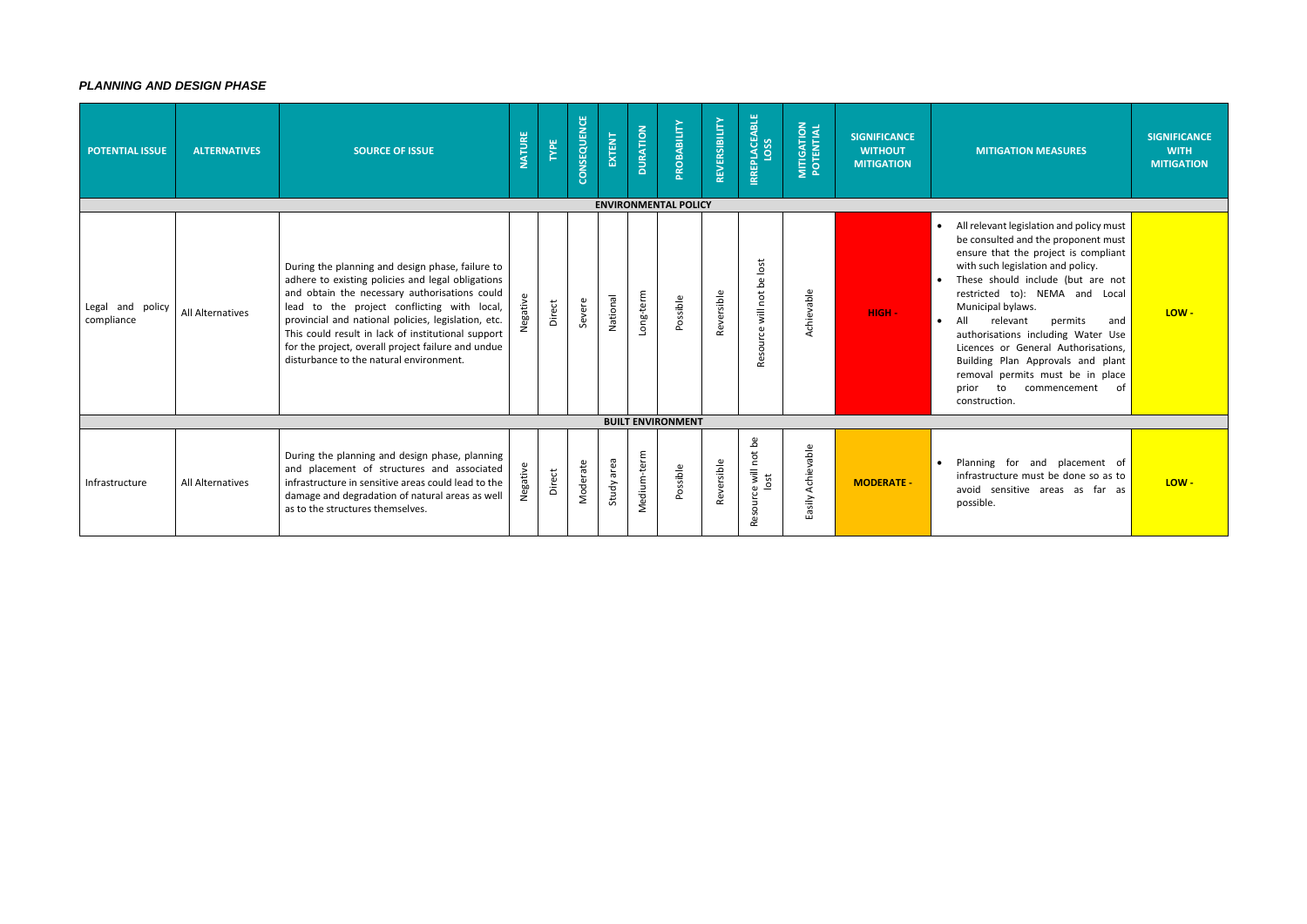**SIGNIFICANCE WITH MITIGATION**

thod statement must be ed by the project manager or tor prior to construction, ig considerations for ater, erosion, waste and alien ion management, as well as abilitation and maintenance rations. This method ent must be approved by the ed ECO.

thod statement should include<br>ater management<br>rations to control runoff erosion of the site and its dings, and mitigate the ssary loss of soil and ntation of watercourses during es of the project.

monitoring of entation of this method ent for the rehabilitation of ed areas must be conducted.

riate stormwater structures, in nt with the method ent, must be designed to se erosion of the surrounding ment to the extent required

| <b>POTENTIAL ISSUE</b>   | <b>ALTERNATIVES</b> | <b>SOURCE OF ISSUE</b>                                                                                                                                                                                                                                                                                                  | <b>NATURE</b> | TYPE               | CONSEQUENCE | EXTENT     | <b>DURATION</b> | PROBABILITY | REVERSIBILITY | <b>IRREPLACEABLE</b><br>LOSS | <b>MITIGATION<br/>POTENTIAL</b> | <b>SIGNIFICANCE</b><br><b>WITHOUT</b><br><b>MITIGATION</b> | <b>MIT</b>                                                                                                                                                                                                                                                                                                                                                        |
|--------------------------|---------------------|-------------------------------------------------------------------------------------------------------------------------------------------------------------------------------------------------------------------------------------------------------------------------------------------------------------------------|---------------|--------------------|-------------|------------|-----------------|-------------|---------------|------------------------------|---------------------------------|------------------------------------------------------------|-------------------------------------------------------------------------------------------------------------------------------------------------------------------------------------------------------------------------------------------------------------------------------------------------------------------------------------------------------------------|
| Stormwater<br>management | All Alternatives    | During the planning and design<br>phase,<br>inadequate planning for stormwater during the<br>construction and operational phases within the<br>site could result in erosion and contamination of<br>the soil and surrounding watercourses if there<br>are not appropriate stormwater management<br>structures in place. | Negative      | Direct, Cumulative | Moderate    | Study area | Medium-term     | Possible    | Reversible    | Resource will be partly lost | Easily Achievable               | <b>MODERATE -</b>                                          | A met<br>$\bullet$<br>develop<br>contract<br>includin<br>stormwa<br>vegetati<br>site reh<br>consider<br>stateme<br>appoint<br>This met<br>$\bullet$<br>stormwa<br>consider<br>prevent<br>surroun<br>unneces<br>sedimer<br>all phase<br>Regular<br>$\bullet$<br>impleme<br>stateme<br>disturbe<br>Appropr<br>$\bullet$<br>alignme<br>stateme<br>minimis<br>environ |

#### **MITIGATION MEASURES**

**LOW -**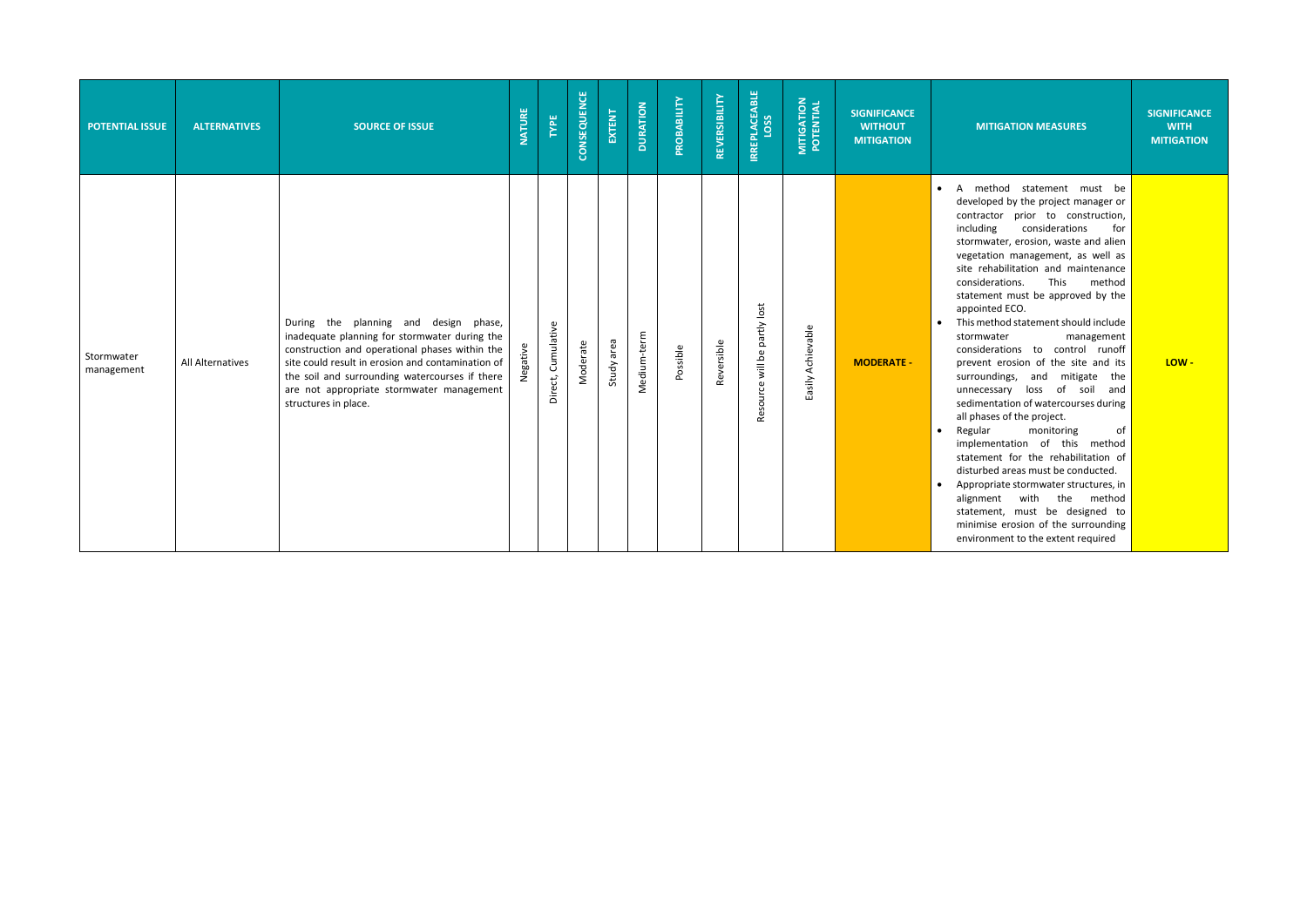| <b>POTENTIAL ISSUE</b> | <b>ALTERNATIVES</b> | <b>SOURCE OF ISSUE</b>                                                                                                                                                                                                                                                                                | <b>NATURE</b>              | TYPE             | CONSEQUENCE | EXTENT        | <b>DURATION</b>       | PROBABILITY                 | REVERSIBILITY       | <b>IRREPLACEABLE</b>         | <b>MITIGATION<br/>POTENTIAL</b>        | <b>SIGNIFICANCE</b><br><b>WITHOUT</b><br><b>MITIGATION</b> | <b>MITIGATION MEASURES</b>                                                                                                                                                                                                                                                                                                                                                                                                                                                                                                                                                                                                                                                                                                                                                                                                                                          | <b>SIGNIFICANCE</b><br><b>WITH</b><br><b>MITIGATION</b> |
|------------------------|---------------------|-------------------------------------------------------------------------------------------------------------------------------------------------------------------------------------------------------------------------------------------------------------------------------------------------------|----------------------------|------------------|-------------|---------------|-----------------------|-----------------------------|---------------------|------------------------------|----------------------------------------|------------------------------------------------------------|---------------------------------------------------------------------------------------------------------------------------------------------------------------------------------------------------------------------------------------------------------------------------------------------------------------------------------------------------------------------------------------------------------------------------------------------------------------------------------------------------------------------------------------------------------------------------------------------------------------------------------------------------------------------------------------------------------------------------------------------------------------------------------------------------------------------------------------------------------------------|---------------------------------------------------------|
| Waste<br>management    | All Alternatives    | During the planning and design phase, failure to<br>plan for the storage, handling and disposal of<br>general and hazardous waste during the<br>construction and operation phase may lead to<br>littering and pollution of the surrounding<br>environment, unsanitary conditions and health<br>risks. |                            | Direct, Indirect | Moderate    | area<br>Study | Medium-term           | Possible                    | Reversible          | Resource will not be lost    | Easily Achievable                      | <b>MODERATE -</b>                                          | A method statement must be<br>developed by the project manager or<br>contractor prior to construction,<br>including<br>considerations<br>for<br>stormwater, erosion, waste and alien<br>vegetation management, as well as<br>site rehabilitation and maintenance<br>This<br>considerations.<br>method<br>statement must be approved by the<br>appointed ECO.<br>This method statement should include<br>waste management considerations<br>for handling onsite general and<br>hazardous waste during<br>the<br>construction and operation phases<br>must be developed and implemented<br>during construction.<br>An appropriate area must be<br>identified where waste can be stored<br>before disposal.<br>All hazardous substances such as<br>paints, diesel and cement must be<br>stored in a secure bunded area with<br>an impermeable surface beneath<br>them. | LOW-                                                    |
|                        |                     |                                                                                                                                                                                                                                                                                                       |                            |                  |             |               | <b>SOCIO-ECONOMIC</b> |                             |                     |                              |                                        |                                                            |                                                                                                                                                                                                                                                                                                                                                                                                                                                                                                                                                                                                                                                                                                                                                                                                                                                                     |                                                         |
| Job creation           | All Alternatives    | During the planning and design phase, there will<br>be some temporary job opportunities associated<br>with planning and design of the proposed 132 KV<br>Overhead Line.                                                                                                                               | $\mathbbmss{D}$<br>Positiv | Direct           | Slight      | Localised     | Short-term            | $\mathbf \omega$<br>Definit | $\sum_{\mathbf{N}}$ | Resource will<br>not be lost | $\frac{e}{\rho}$<br>Easily<br>Achievab | $LOW +$                                                    | N/A                                                                                                                                                                                                                                                                                                                                                                                                                                                                                                                                                                                                                                                                                                                                                                                                                                                                 | $LOW +$                                                 |
| Health and safety      | All Alternatives    | During the planning and design phase, failure to<br>plan for potential health and safety risks during<br>the construction and operation phase may result<br>in the harm of labourers, staff, surrounding<br>landowners and the public.                                                                |                            | Direct, Indirect | Moderate    | area<br>Study | Short-term            | Possible                    | Irreversible        | lost<br>will be<br>Resource  | Achievable                             | <b>MODERATE -</b>                                          | A health and safety plan in terms of the<br>Occupational Health and Safety Act, 1993<br>(Act No 85 of 1993) must be drawn up by<br>and HSE officer prior to construction to<br>ensure workers safety.                                                                                                                                                                                                                                                                                                                                                                                                                                                                                                                                                                                                                                                               | LOW-                                                    |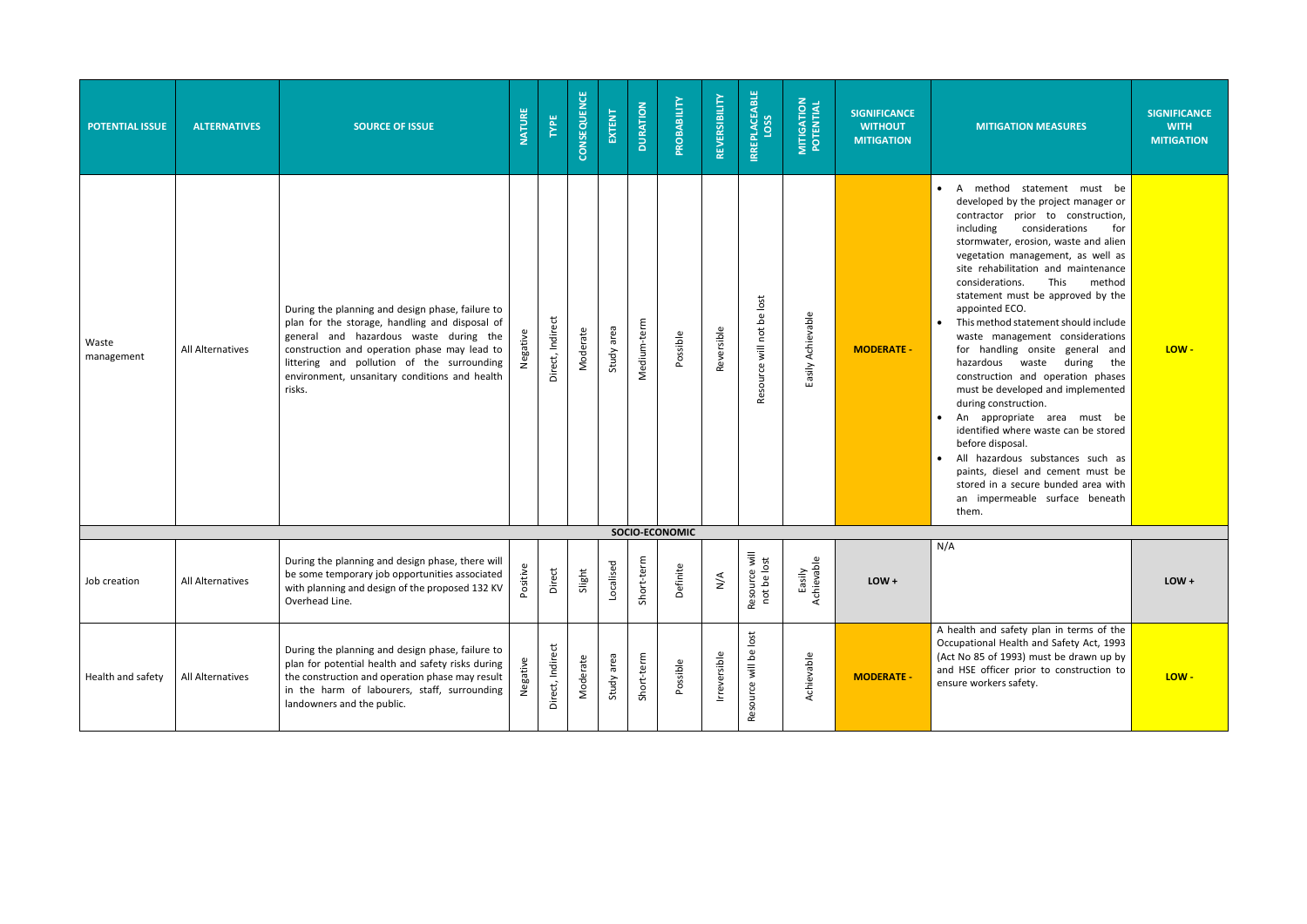| <b>POTENTIAL ISSUE</b>                          | <b>ALTERNATIVES</b> | <b>SOURCE OF ISSUE</b>                                                                                                                                                                                                            | NATURE   | TYPE             | CONSEQUENCE | EXTENT     | <b>DURATION</b> | PROBABILITY                    | REVERSIBILITY | <b>IRREPLACEABLE</b><br>LOSS    | <b>MITIGATION<br/>POTENTIAL</b> | <b>SIGNIFICANCE</b><br><b>WITHOUT</b><br><b>MITIGATION</b> | <b>MIT</b>                                                                                                                                        |
|-------------------------------------------------|---------------------|-----------------------------------------------------------------------------------------------------------------------------------------------------------------------------------------------------------------------------------|----------|------------------|-------------|------------|-----------------|--------------------------------|---------------|---------------------------------|---------------------------------|------------------------------------------------------------|---------------------------------------------------------------------------------------------------------------------------------------------------|
| On-site fire risk                               | All Alternatives    | During the planning and design phase, failure to<br>plan for accidental fires during the construction<br>and operation phase could result in potential<br>harm to the public and/or surrounding<br>landowners and their property. | Negative | Direct           | Moderate    | Study area | Medium-term     | Possible                       | Irreversible  | Resource will be lost           | Easily Achievable               | <b>MODERATE -</b>                                          | Emerger<br>$\bullet$<br>place fo<br>operatio<br>phases<br>part of t<br>Eskom H<br>$\bullet$<br>put mea<br>deal wit<br>of firefig                  |
| Traffic                                         | All Alternatives    | During the planning and design phase,<br>inadequate planning for the transportation of<br>mast materials and specialist construction<br>equipment to the site could cause traffic<br>congestion.                                  | Negative | Direct           | Moderate    | Regional   | Short-term      | Possible                       | Reversible    | Resource will not be lost       | Easily Achievable               | <b>MODERATE -</b>                                          | Consulta<br>$\bullet$<br>Traffic I<br>the pla<br>necessa<br>be obta<br>contain<br>constru<br>the exte<br>Make<br>$\bullet$<br>accomm<br>activitie |
|                                                 |                     |                                                                                                                                                                                                                                   |          |                  |             |            |                 | REHABILITATION AND MAINTENANCE |               |                                 |                                 |                                                            |                                                                                                                                                   |
| Inadequate<br>rehabilitation and<br>maintenance | All Alternatives    | During the planning and design phase,<br>inadequate planning for rehabilitation and<br>maintenance of infrastructure could lead to<br>degradation of the study area and surrounding<br>areas.                                     | Negative | Direct, Indirect | Moderate    | Study area | Medium-term     | Possible                       | Reversible    | Resource will be<br>partly lost | Easily Achievable               | <b>MODERATE -</b>                                          | A reha<br>$\bullet$<br>develop<br>contract<br>stateme<br>constru<br>This m<br>approve                                                             |

| <b>MITIGATION MEASURES</b>                                                                                                                                                                                                                                                                                                                                                                                                 | <b>SIGNIFICANCE</b><br><b>WITH</b><br><b>MITIGATION</b> |
|----------------------------------------------------------------------------------------------------------------------------------------------------------------------------------------------------------------------------------------------------------------------------------------------------------------------------------------------------------------------------------------------------------------------------|---------------------------------------------------------|
| Emergency preparedness must be in<br>place for both the construction and<br>operational phases and before these<br>phases commence. This should form<br>part of the method statement.<br>Eskom Holdings SOC must plan for and<br>put measures in place to prevent and<br>deal with fires including the provision<br>of firefighting equipment.                                                                             | LOW-                                                    |
| Consultation with<br>the local<br>Road<br>Traffic Unit should be done early in<br>the planning phase and if deemed<br>necessary, road traffic permits should<br>be obtained for transporting parts,<br>materials<br>and<br>containers,<br>construction equipment to the site to<br>the extent required.<br>Make<br>provision<br>for<br>traffic<br>accommodation where construction<br>activities impact on existing roads. | LOW-                                                    |
| rehabilitation plan<br>А<br>must<br>he                                                                                                                                                                                                                                                                                                                                                                                     |                                                         |
| developed by the project manager or<br>contractor as part of the method<br>statement and implemented during<br>construction and operation phases.<br>This method statement must<br>he<br>approved by the appointed ECO.                                                                                                                                                                                                    | $LOW -$                                                 |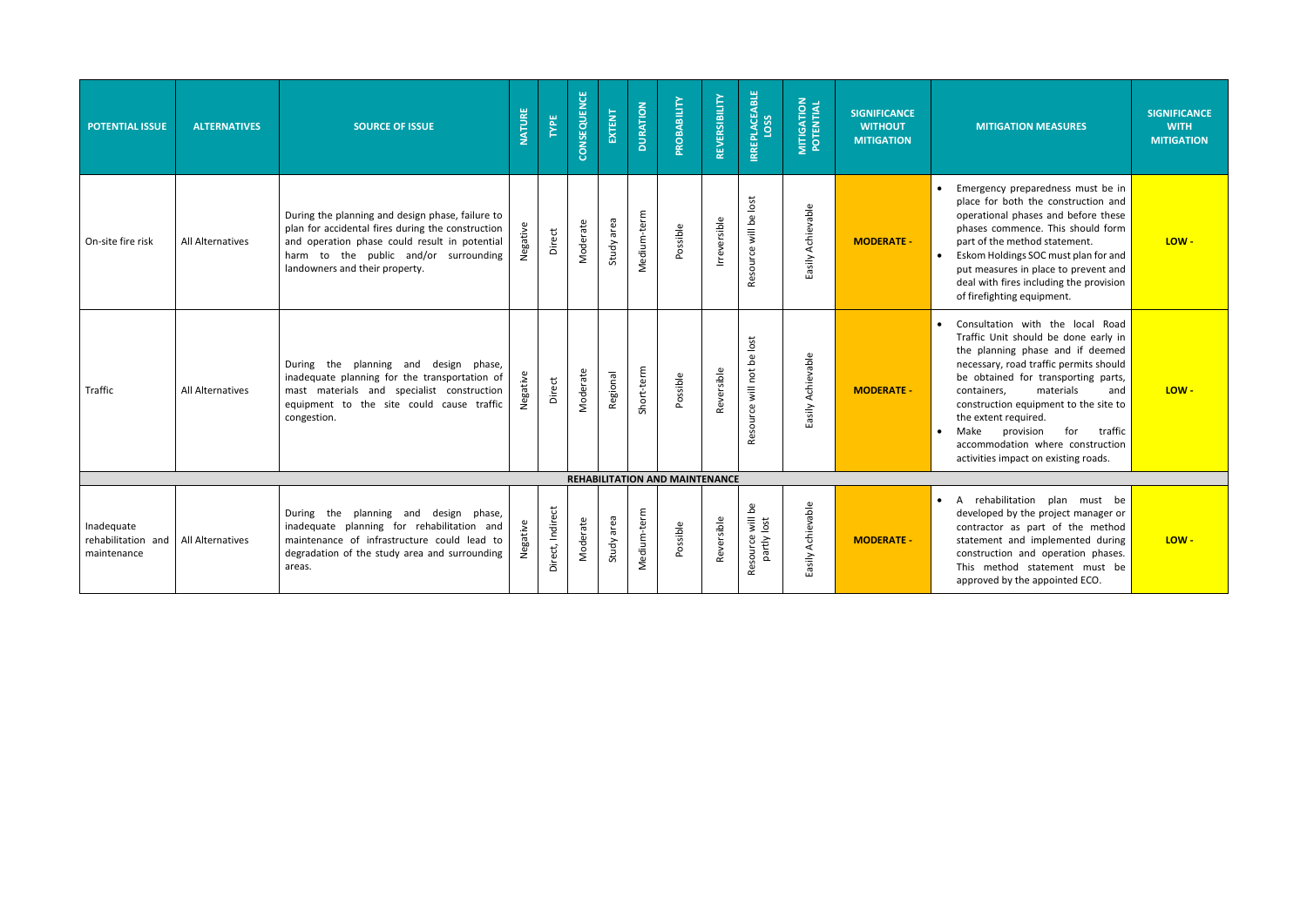# *CONSTRUCTION PHASE*

| <b>POTENTIAL ISSUE</b>         | <b>ALTERNATIVES</b> | <b>SOURCE OF ISSUE</b>                                                                                                                                                                                                                                                                                                                                                                                       | <b>NATURE</b>   | <b>TYPE</b>           | CONSEQUENCE   | EXTENT        | <b>DURATION</b> | PROBABILITY                             | REVERSIBILITY             | <b>IRREPLACEABLE</b>             | <b>MITIGATION</b><br>POTENTIAL | <b>SIGNIFICANCE</b><br><b>WITHOUT</b><br><b>MITIGATION</b> | <b>MITIGATION MEASURES</b>                                                                                                                                                                                                                                                                                                                                                                                                                                                                                                                                                                                                  | <b>SIGNIFICANCE</b><br><b>WITH</b><br><b>MITIGATION</b> |
|--------------------------------|---------------------|--------------------------------------------------------------------------------------------------------------------------------------------------------------------------------------------------------------------------------------------------------------------------------------------------------------------------------------------------------------------------------------------------------------|-----------------|-----------------------|---------------|---------------|-----------------|-----------------------------------------|---------------------------|----------------------------------|--------------------------------|------------------------------------------------------------|-----------------------------------------------------------------------------------------------------------------------------------------------------------------------------------------------------------------------------------------------------------------------------------------------------------------------------------------------------------------------------------------------------------------------------------------------------------------------------------------------------------------------------------------------------------------------------------------------------------------------------|---------------------------------------------------------|
| Legal and policy<br>compliance | All Alternatives    | During the construction phase, failure to adhere<br>to existing policies and legal obligations and<br>obtain the necessary authorisations could lead to<br>the project conflicting with local, provincial and<br>national policies, legislation, etc. This could result<br>in lack of institutional support for the project,<br>overall project failure and undue disturbance to<br>the natural environment. |                 | Direct                | Severe        | National      | ong-term.       | <b>ENVIRONMENTAL POLICY</b><br>Possible | Reversible                | will be partly lost<br>Resource  | Achievable                     | HIGH-                                                      | All construction related conditions in<br>$\bullet$<br>the Environmental Authorisation,<br>EMPr and other permits must be<br>adhered to.<br>Eskom Holdings SOC must employ an<br>independent Environmental Control<br>Officer (ECO) for the construction<br>phase to ensure that construction is<br>implemented<br>according<br>to<br>specifications in the EA and EMPr.<br>Copies of all applicable licenses,<br>permits and managements plans (EA,<br>EMPr, etc.) must be available on-site<br>at all times.<br>Environmental Awareness Training<br>be included<br>in<br>site<br>must<br>meetings/talks with all workers. | LOW-                                                    |
|                                |                     |                                                                                                                                                                                                                                                                                                                                                                                                              |                 |                       |               |               |                 | <b>BUILT ENVIRONMENT</b>                |                           |                                  |                                |                                                            |                                                                                                                                                                                                                                                                                                                                                                                                                                                                                                                                                                                                                             |                                                         |
| Infrastructure                 | All Alternatives    | During the<br>construction<br>phase,<br>the<br>disturbance/clearing of<br>vegetation<br>and<br>construction activities within or within close<br>proximity to sensitive areas may result in<br>degradation of the surrounding environment.                                                                                                                                                                   | Negative        | Indirect<br>Direct,   | Severe        | area<br>Study | Long-term       | Definite                                | Reversible                | Resource will be<br>lost         | Easily Achievable              | <b>MODERATE -</b>                                          | Vegetation clearance must be limited<br>to the area within the footprint of the<br>designated area.<br>Vegetation disturbance outside of the<br>development footprint should be<br>minimized.                                                                                                                                                                                                                                                                                                                                                                                                                               | LOW-                                                    |
| Material<br>stockpiling        | All Alternatives    | During the construction phase, inappropriate<br>location and management of material stockpiles<br>may result in erosion.                                                                                                                                                                                                                                                                                     | ိုင္ဘ<br>Negati | idirect<br>Direct. In | ate<br>Moder. | ρġ<br>Localis | Short-term      | Possible                                | $\frac{e}{12}$<br>Reversi | not<br>urce v<br>be lo:<br>Resor | evable<br>Easily Achie         | <b>MODERATE -</b>                                          | Material stockpiles must be located<br>away from sensitive areas and they<br>must be monitored for erosion and<br>alien vegetation.<br>Material stockpile locations must be<br>approved by the ECO.                                                                                                                                                                                                                                                                                                                                                                                                                         | LOW-                                                    |
| Stormwater<br>management       | All Alternatives    | During the construction phase, failure to<br>implement effective stormwater management<br>measures may result in increased surface soil<br>erosion and contamination of stormwater and<br>resulting surrounding watercourses.                                                                                                                                                                                |                 | Direct, Indirect      | Moderate      | area<br>Study | Long-term       | Possible                                | Reversible                | Resource will not be lost        | Easily Achievable              | <b>MODERATE -</b>                                          | • The construction site must be<br>managed in a manner that prevents<br>downstream<br>pollution<br>to<br>watercourses or groundwater, due to<br>suspended solids, silt or chemical<br>pollutants.<br>Berms and swathes must be placed in<br>areas that may be prone to erosion.<br>Temporary cut-off drains and berms<br>may be required to capture storm<br>water and promote infiltration.                                                                                                                                                                                                                                | LOW-                                                    |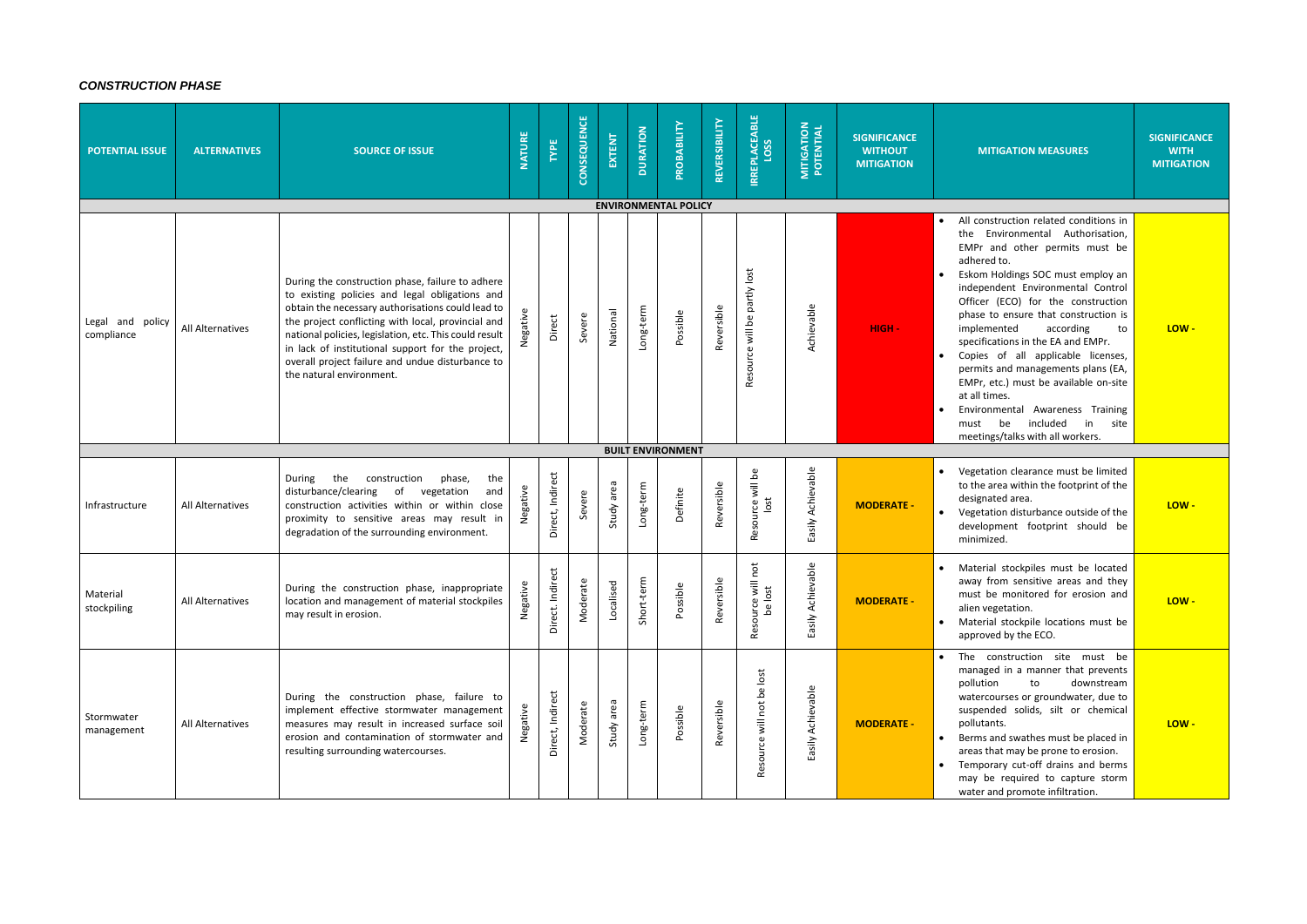| <b>MITIGATION MEASURES</b>                                                                                                                                                                                                                                                                                                                                                                                                                                                                                                                                                                                                                                                                                                                                                                                                                                                                                                   | <b>SIGNIFICANCE</b><br><b>WITH</b><br><b>MITIGATION</b> |
|------------------------------------------------------------------------------------------------------------------------------------------------------------------------------------------------------------------------------------------------------------------------------------------------------------------------------------------------------------------------------------------------------------------------------------------------------------------------------------------------------------------------------------------------------------------------------------------------------------------------------------------------------------------------------------------------------------------------------------------------------------------------------------------------------------------------------------------------------------------------------------------------------------------------------|---------------------------------------------------------|
| All general waste must be disposed of<br>in bins/waste skips labelled "general<br>waste".<br>Sufficient<br>bins<br>waste<br>must<br>be<br>provided throughout the construction<br>site for collecting waste.<br>All general waste collected on site<br>must be disposed of at a licensed<br>general waste disposal site.<br>All hazardous waste generated on site<br>be placed in a<br>must<br>temporary<br>impermeable bunded containment<br>area which must be disposed of at a<br>hazardous landfill site or be collected<br>by the appropriate service provider.<br>Proof of receipt of hazardous waste by<br>a licenced service provider must be<br>maintained on the site.<br>Adequate sanitary facilities must be<br>provided for construction workers<br>and they must be properly secured to<br>the ground.<br>Maintenance of the chemical toilets<br>should be done on a regular basis to<br>prevent any leakages. | LOW -                                                   |
| Concrete and cement must take place<br>on an impermeable surface, and dried<br>waste concrete and cement must be<br>disposed of with building rubble.<br>No concrete mixing must take place<br>within 32 m of any watercourse.                                                                                                                                                                                                                                                                                                                                                                                                                                                                                                                                                                                                                                                                                               | LOW                                                     |
|                                                                                                                                                                                                                                                                                                                                                                                                                                                                                                                                                                                                                                                                                                                                                                                                                                                                                                                              |                                                         |
| N/A                                                                                                                                                                                                                                                                                                                                                                                                                                                                                                                                                                                                                                                                                                                                                                                                                                                                                                                          | $LOW +$                                                 |
| A health and safety plan in terms of<br>the Occupational Health and Safety<br>Act, 1993 (Act No 85 of 1993) must be<br>adhered to and enforced by a HSE<br>officer to ensure workers safety.                                                                                                                                                                                                                                                                                                                                                                                                                                                                                                                                                                                                                                                                                                                                 | LOW -                                                   |

| <b>POTENTIAL ISSUE</b> | <b>ALTERNATIVES</b> | <b>SOURCE OF ISSUE</b>                                                                                                                                                                                                                                                                                                                                                                                                      | NATURE   | TYPE                         | CONSEQUENCE | EXTENT        | <b>DURATION</b>  | PROBABILITY    | REVERSIBILITY | <b>IRREPLACEABLE</b><br>LOSS    | <b>MITIGATION</b><br>POTENTIAL | <b>SIGNIFICANCE</b><br><b>WITHOUT</b><br><b>MITIGATION</b> | <b>MITIGA</b>                                                                                                                                                                                                                                                                                                                                                                                  |
|------------------------|---------------------|-----------------------------------------------------------------------------------------------------------------------------------------------------------------------------------------------------------------------------------------------------------------------------------------------------------------------------------------------------------------------------------------------------------------------------|----------|------------------------------|-------------|---------------|------------------|----------------|---------------|---------------------------------|--------------------------------|------------------------------------------------------------|------------------------------------------------------------------------------------------------------------------------------------------------------------------------------------------------------------------------------------------------------------------------------------------------------------------------------------------------------------------------------------------------|
| Waste<br>management    | All Alternatives    | construction<br>During<br>the<br>phase,<br>poor<br>management of handling, disposal and storage of<br>general and hazardous waste may lead to the<br>pollution of the surrounding environment.                                                                                                                                                                                                                              | Negative | Direct, Indirect             | Moderate    | Study area    | Medium-term      | Possible       | Reversible    | Resource will not be lost       | Easily Achievable              | <b>MODERATE -</b>                                          | All general<br>$\bullet$<br>in bins/was<br>waste".<br>Sufficient<br>$\bullet$<br>provided th<br>site for colle<br>All general<br>must be d<br>general was<br>All hazardor<br>must be<br>impermeab<br>area which<br>hazardous I<br>by the appr<br>Proof of rec<br>a licenced<br>maintained<br>Adequate s<br>provided f<br>and they m<br>the ground.<br>Maintenand<br>should be o<br>prevent any |
|                        |                     | During the construction phase, the mixing of<br>cement on site could result in ground water<br>contamination from compounds in the cement.<br>In addition, a large number of cement mixing<br>stations on site could increase the presence of<br>impermeable areas which in turn could increase<br>rates of run-off and thereby increase the risk of<br>localized flooding, soil erosion, silting, gully<br>formation, etc. | Negative | <b>ndirect</b><br>Direct, In | Severe      | area<br>Study | -term<br>Medium- | Possible       | Reversible    | Resource will not be<br>lost    | Achievable                     | <b>MODERATE -</b>                                          | Concrete ar<br>on an imper<br>waste conc<br>disposed of<br>No concret<br>within 32 m                                                                                                                                                                                                                                                                                                           |
|                        |                     |                                                                                                                                                                                                                                                                                                                                                                                                                             |          |                              |             |               |                  | SOCIO-ECONOMIC |               |                                 |                                |                                                            |                                                                                                                                                                                                                                                                                                                                                                                                |
| Job creation           | All Alternatives    | During the construction phase, there will be<br>some temporary job opportunities associated<br>with building of the proposed 132 KV Overhead<br>Line.                                                                                                                                                                                                                                                                       | Positive | Direct                       | Slight      | Localised     | Short-term       | Definite       | $\frac{4}{2}$ | Resource<br>will not be<br>lost | Easily<br>Achievable           | $LOW +$                                                    | N/A<br>$\bullet$                                                                                                                                                                                                                                                                                                                                                                               |
| Health and safety      | All Alternatives    | During the construction phase, failure to comply<br>with health and safety policies and protocols may<br>result in the harm of labourers, staff, surrounding<br>landowners and the public.                                                                                                                                                                                                                                  | Negative | Direct, Indirect             | Moderate    | Study area    | Short-term       | Possible       | Irreversible  | Resource will be<br>lost        | Achievable                     | <b>MODERATE -</b>                                          | A health ar<br>$\bullet$<br>the Occupa<br>Act, 1993 (A<br>adhered to<br>officer to er                                                                                                                                                                                                                                                                                                          |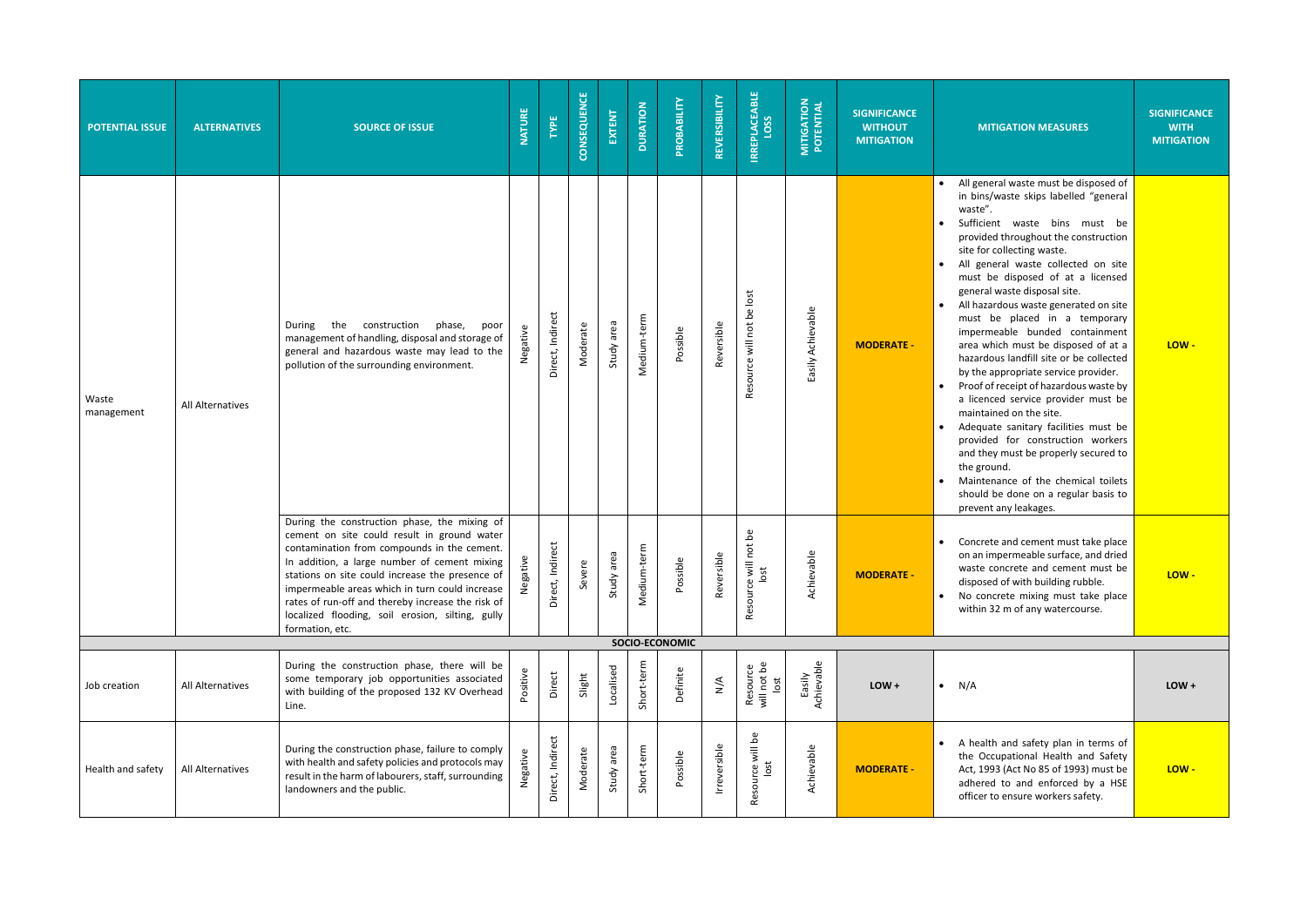| <b>POTENTIAL ISSUE</b>                          |                                      | <b>ALTERNATIVES</b>      | <b>SOURCE OF ISSUE</b>                                                                                                                                                                                                                                                                                                                                                                                                                                                                   | <b>NATURE</b> | TYPE                 | CONSEQUENCE | EXTENT        | <b>DURATION</b> | PROBABILITY                                 | REVERSIBILITY                 | <b>IRREPLACEABLE</b><br>LOSS       | <b>MITIGATION<br/>POTENTIAL</b> | <b>SIGNIFICANCE</b><br><b>WITHOUT</b><br><b>MITIGATION</b> | <b>MITIGATION</b>                                                                                                                                                                                                                                                               |
|-------------------------------------------------|--------------------------------------|--------------------------|------------------------------------------------------------------------------------------------------------------------------------------------------------------------------------------------------------------------------------------------------------------------------------------------------------------------------------------------------------------------------------------------------------------------------------------------------------------------------------------|---------------|----------------------|-------------|---------------|-----------------|---------------------------------------------|-------------------------------|------------------------------------|---------------------------------|------------------------------------------------------------|---------------------------------------------------------------------------------------------------------------------------------------------------------------------------------------------------------------------------------------------------------------------------------|
| Air<br>quality                                  | and                                  | All Alternatives         | During the construction phase, dust generated by<br>construction vehicles and construction activities<br>could result in significant dust during windy<br>conditions.                                                                                                                                                                                                                                                                                                                    | Negative      | Direct               | Moderate    | Study area    | Short-term      | Definite                                    | Reversible                    | Resource will<br>not be lost       | Achievable                      | <b>MODERATE -</b>                                          | During windy peri<br>un-vegetated<br>dampened down.<br>Vegetation must<br>possible as this wi<br>Any complaints o                                                                                                                                                               |
| dust control                                    |                                      | All Alternatives         | During the construction phase poor maintenance<br>and servicing of construction plant and vehicles<br>may result in an increase in vehicle emissions in<br>the areas.                                                                                                                                                                                                                                                                                                                    | Negative      | Indirect             | Moderate    | Study area    | Short-term      | Probable                                    | Reversible                    | Resource will<br>not be lost       | Achievable                      | <b>MODERATE -</b>                                          | from dust issues<br>immediately an<br>complaints regist<br>Vehicles and con<br>be serviced regul<br>excessive vehicle                                                                                                                                                           |
| On-site fire risk                               |                                      | All Alternatives         | During the construction phase inadequate<br>attention to fire safety awareness and fire safety<br>equipment could result in uncontrolled fires,<br>posing a threat to animals, vegetation and the<br>surrounding landowners.                                                                                                                                                                                                                                                             | Negative      | Direct               | Moderate    | Study area    | Long-term       | Possible                                    | Irreversible                  | Resource will be lost              | Easily Achievable               | <b>MODERATE -</b>                                          | In order to reduce the<br>All flammable s<br>$\bullet$<br>stored in dry area<br>an ignition risk to<br>Smoking must no<br>flammable substa<br>All<br>cooking m<br>$\bullet$<br>demarcated area<br>terms of runaw<br>fires.<br>No open fires mus<br>Fire extinguisher<br>onsite. |
|                                                 |                                      |                          |                                                                                                                                                                                                                                                                                                                                                                                                                                                                                          |               |                      |             |               |                 | <b>REHABILITATION AND MAINTENANCE</b>       |                               |                                    |                                 |                                                            |                                                                                                                                                                                                                                                                                 |
| Inadequate<br>rehabilitation and<br>maintenance |                                      | All Alternatives         | During the construction phase inadequate<br>provision and implementation of rehabilitation<br>measures may lead to the degradation of the<br>surrounding environment.                                                                                                                                                                                                                                                                                                                    | Negative      | rect<br>Direct, Indi | Moderate    | area<br>Study | üή<br>Medium-te | Possible                                    | $\mathbf \omega$<br>Reversibl | Resource will<br>be partly lost    | Φ<br>Easily<br>Achievabl        | <b>MODERATE -</b>                                          | The rehabilitation<br>implemented during<br>construction has been                                                                                                                                                                                                               |
|                                                 |                                      |                          |                                                                                                                                                                                                                                                                                                                                                                                                                                                                                          |               |                      |             |               |                 | <b>TERRESTRIAL BIODIVERSITY AND ECOLOGY</b> |                               |                                    |                                 |                                                            |                                                                                                                                                                                                                                                                                 |
| Thornveld<br>Loss Schmidtsdrift                 | Encroached<br>Open, semi-<br>natural | Preferred<br>Alternative | The clearing of land for the proposed Ganspan<br>Pering 132 kV OHL will result in the loss of<br>Schmidtsdrift Thornveld. Vegetation clearance<br>will occur within an area of 3.4 km and width of<br>8m (2.72 ha). Due to the degraded nature of the<br>Schmidtsdrift Thornveld and the limited<br>clearance of vegetation required for the<br>proposed Ganspan Pering 132 kV OHL, the<br>proposed development is not anticipated to<br>impact on the extent and long-term conservation |               | Direct               | Slight      | Localised     | Permanent       | Definite                                    | Reversible                    | will be partially lost<br>Resource | Achievable                      | LOW-                                                       | <b>Mitigation Measures:</b><br>An Erosion Ma<br>Method Stater<br>compiled and in<br>the Construction<br>Vegetation cleara<br>a minimum an<br>possible to avoid                                                                                                                  |

| <b>SIGNIFICANCE</b><br><b>WITHOUT</b><br><b>MITIGATION</b> | <b>MITIGATION MEASURES</b>                                                                                                                                                                                                                                                                                                                                                                                                                            | <b>SIGNIFICANCE</b><br>$W$ ITH<br><b>MITIGATION</b> |
|------------------------------------------------------------|-------------------------------------------------------------------------------------------------------------------------------------------------------------------------------------------------------------------------------------------------------------------------------------------------------------------------------------------------------------------------------------------------------------------------------------------------------|-----------------------------------------------------|
| <b>MODERATE -</b>                                          | During windy periods un-surfaced and<br>$\bullet$<br>un-vegetated<br>be<br>areas<br>must<br>dampened down.<br>Vegetation must be retained where<br>possible as this will reduce dust travel.<br>Any complaints or claims emanating                                                                                                                                                                                                                    | LOW -                                               |
| <b>MODERATE -</b>                                          | from dust issues must be attended to<br>immediately<br>and<br>noted<br>the<br>in<br>complaints register.<br>Vehicles and construction plant must<br>be serviced regularly so as to reduce<br>excessive vehicle emissions.                                                                                                                                                                                                                             | LOW-                                                |
| <b>MODERATE -</b>                                          | In order to reduce the risk of fires:<br>All flammable substances must be<br>stored in dry areas which do not pose<br>an ignition risk to the said substances.<br>Smoking must not be permitted near<br>flammable substances.<br>All<br>cooking must be<br>done<br>in<br>demarcated areas that are safe in<br>terms of runaway or uncontrolled<br>fires.<br>No open fires must be allowed on site.<br>Fire extinguishers must be available<br>onsite. | LOW -                                               |
| <b>MODERATE -</b>                                          | rehabilitation<br>The<br>plan<br>must<br>рe<br>implemented during<br>and<br>after<br>the<br>construction has been completed.                                                                                                                                                                                                                                                                                                                          | LOW-                                                |
| LOW-                                                       | <b>Mitigation Measures:</b><br>Erosion<br>Management<br>An<br>Plan<br>Method<br>Statement<br>should<br>be<br>compiled and implemented during<br>the Construction Phase.<br>Vegetation clearance must be kept to<br>minimum and retained where<br>a<br>possible to avoid soil erosion.                                                                                                                                                                 | LOW -                                               |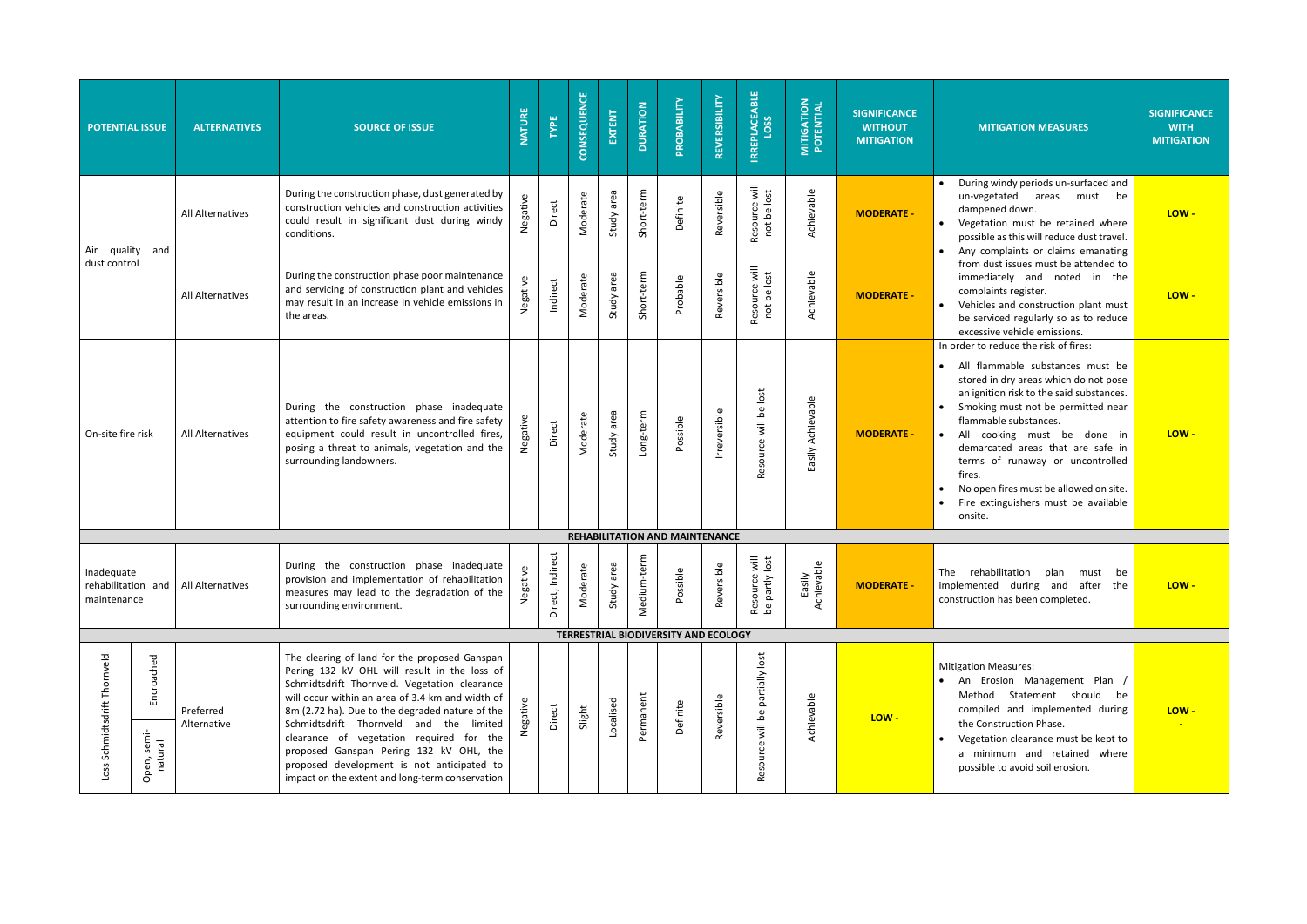| <b>POTENTIAL ISSUE</b>                        |                 | <b>ALTERNATIVES</b>      | <b>SOURCE OF ISSUE</b>                                                                                                                                                                                                                                                                                                                                                                                                                          | <b>NATURE</b>     | <b>TYPE</b>       | CONSEQUENCE                | EXTENT          | <b>DURATION</b> | PROBABILITY                   | REVERSIBILITY       | <b>IRREPLACEABLE</b>                                                                                                                                                                                                                                                                                                           | <b>MITIGATION</b><br>POTENTIAL | <b>SIGNIFICANCE</b><br><b>WITHOUT</b><br><b>MITIGATION</b> | <b>MITIGATION MEASURES</b>                                                                                                                                                                                                                                                                          | <b>SIGNIFICANCE</b><br><b>WITH</b><br><b>MITIGATION</b> |
|-----------------------------------------------|-----------------|--------------------------|-------------------------------------------------------------------------------------------------------------------------------------------------------------------------------------------------------------------------------------------------------------------------------------------------------------------------------------------------------------------------------------------------------------------------------------------------|-------------------|-------------------|----------------------------|-----------------|-----------------|-------------------------------|---------------------|--------------------------------------------------------------------------------------------------------------------------------------------------------------------------------------------------------------------------------------------------------------------------------------------------------------------------------|--------------------------------|------------------------------------------------------------|-----------------------------------------------------------------------------------------------------------------------------------------------------------------------------------------------------------------------------------------------------------------------------------------------------|---------------------------------------------------------|
|                                               | Disturbed       |                          | of this vegetation type, which is listed as Least<br>Threatened.                                                                                                                                                                                                                                                                                                                                                                                |                   |                   |                            |                 |                 |                               |                     |                                                                                                                                                                                                                                                                                                                                |                                |                                                            | Disturbed areas impacted during<br>construction which do not form part<br>of the Ganspan Pering 132 kV OHL<br>must be rehabilitated as soon as<br>possible.                                                                                                                                         |                                                         |
|                                               | categories<br>₹ |                          | Portions of this vegetation type have already<br>been lost due to agricultural and urban<br>development's adjacent to the site as well as<br>grazing by livestock, frequent access by<br>community members and invasion by alien plant<br>species. The additional loss of vegetation as a<br>consequence of the proposed Ganspan Pering<br>132 kV OHL will therefore have a low cumulative<br>impact.                                           |                   | Cumulative        | Slight                     | Study area      | Long term       | Definite                      | mitigation<br>that  | It is difficult to implement<br>specific to the cumulative<br>impacts as the applicant<br>only has jurisdiction over<br>their development and not<br>over other developments<br>or activities in the area.<br>However, it is imperative<br>the<br>implement the mitigation<br>measures listed above for<br>the direct impacts. | measures<br>applicant          | LOW-                                                       | The site should be monitored<br>regularly for signs of erosion.<br>Remedial action must be taken at the<br>first signs of erosion.                                                                                                                                                                  | $N/A$ -                                                 |
|                                               |                 | No-go alternative        | If the project does not go ahead, the current<br>impacts associated with grazing and the<br>infestation of invasive alien species will continue.<br>However, these are relatively minor within the<br>proposed development footprint and as such, the<br>No-go Alternative is classified as low negative.                                                                                                                                       |                   | Direct            | Slight                     | Localised       | Long-Term       | Probable                      | $\sum_{\mathbf{N}}$ | $\sum_{N}$                                                                                                                                                                                                                                                                                                                     | $\sum_{N}$                     | LOW-                                                       |                                                                                                                                                                                                                                                                                                     | N/A                                                     |
|                                               |                 |                          | Although no plant SCC were observed during the<br>site survey (see Appendix 1), the proposed<br>Ganspan Pering 132 kV OHL could result in the<br>loss of potential unidentified SCC likely to occur<br>within the project area (see Section 3.4.3). The<br>SCC likely to occur within the project area are<br>widely distributed and classified as Least<br>Concern. As such, this significant of this impact is<br>classified as moderate.     | gative<br>تو<br>ح | irect<br>$\Omega$ | derate<br>$\sum_{i=1}^{n}$ | ly Area<br>Stud | Permanent       | occur<br>VeW                  | Reversible          | will be partly<br>lost<br>Resource                                                                                                                                                                                                                                                                                             | evable<br>Achi                 | <b>MODERATE -</b>                                          | An Erosion Management Plan /<br>Statement should<br>Method<br>be<br>compiled and implemented during<br>the Construction Phase.<br>Vegetation clearance must be kept to<br>a minimum and retained where<br>possible to avoid soil erosion.                                                           | <b>MODERATE -</b>                                       |
| Loss of<br>Species<br>Conservation<br>Concern | Plant<br>0f     | Preferred<br>Alternative | SCC have likely already been lost as a result of the<br>existing developments and activities in the area.<br>As such, the further loss of SCC associated with<br>the proposed Ganspan Pering 132 kV OHL will<br>likely contribute to the cumulative loss of SCC<br>within the region. However, if the mitigation<br>measures as described in this report are<br>implemented and adhered to, this impact can be<br>reduced to moderate negative. |                   | Cumulative        | oderate                    | area<br>Study   | term<br>Toug    | occur<br>$\tilde{\mathbf{z}}$ | mitigation<br>that  | It is difficult to implement<br>specific to the cumulative<br>impacts as the applicant<br>only has jurisdiction over<br>their development and not<br>over other developments<br>or activities in the area.<br>However, it is imperative<br>the<br>implement the mitigation<br>measures listed above for<br>the direct impacts. | measures<br>applicant          | <b>MODERATE -</b>                                          | Disturbed areas impacted during<br>construction which do not form part<br>of the Ganspan Pering 132 kV OHL<br>must be rehabilitated as soon as<br>possible.<br>• The site should be monitored<br>regularly for signs of erosion.<br>Remedial action must be taken at the<br>first signs of erosion. | <b>MODERATE -</b>                                       |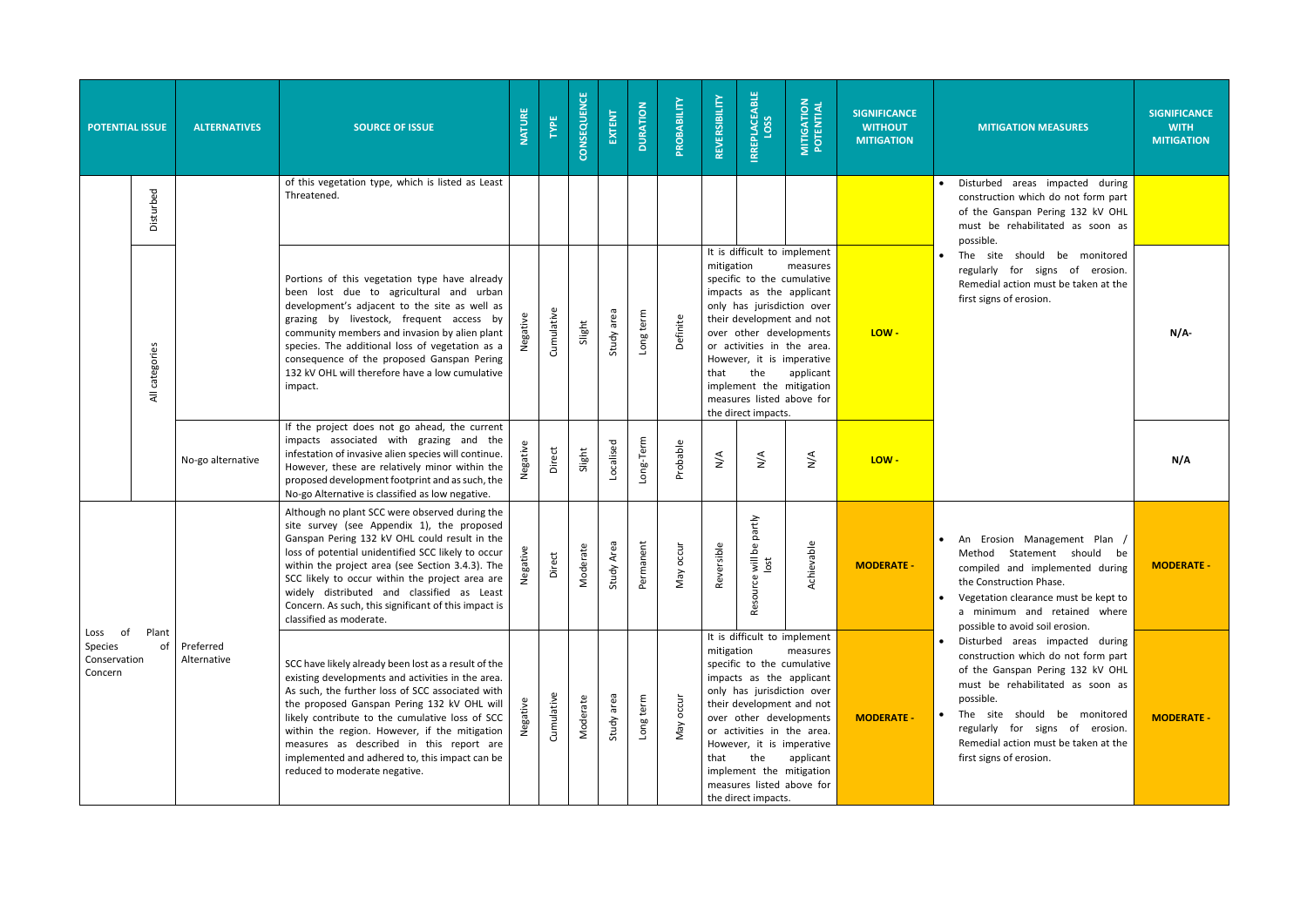| <b>POTENTIAL ISSUE</b>                                       | <b>ALTERNATIVES</b>      | <b>SOURCE OF ISSUE</b>                                                                                                                                                                                                                         | <b>NATURE</b>    | TYPE            | CONSEQUENCE     | EXTENT     | <b>DURATION</b>              | PROBABILITY         | REVERSIBILITY                | <b>IRREPLACEABLE</b><br>LOSS                                                                                                                                                                                                                                                                      | <b>MITIGATION<br/>POTENTIAL</b>                    | <b>SIGNIFICANCE</b><br><b>WITHOUT</b><br><b>MITIGATION</b> | <b>MITIGAT</b>                                                                                                                                                          |
|--------------------------------------------------------------|--------------------------|------------------------------------------------------------------------------------------------------------------------------------------------------------------------------------------------------------------------------------------------|------------------|-----------------|-----------------|------------|------------------------------|---------------------|------------------------------|---------------------------------------------------------------------------------------------------------------------------------------------------------------------------------------------------------------------------------------------------------------------------------------------------|----------------------------------------------------|------------------------------------------------------------|-------------------------------------------------------------------------------------------------------------------------------------------------------------------------|
|                                                              | No-go alternative        | The No-go alternative will not require the<br>clearance of vegetation and will therefore not<br>result in the loss of plant SCC. The no-go<br>alternative is therefore negligible                                                              | $\sum_{i=1}^{n}$ | $\sum^\text{A}$ | $\sum^\text{A}$ | N/A        | $\stackrel{\triangle}{\geq}$ | $\sum_{\mathbf{N}}$ | $\stackrel{\triangle}{\geq}$ | $\stackrel{\triangle}{>}$                                                                                                                                                                                                                                                                         | $\sum_{\mathbf{N}}$                                | <b>NEGLIGIBLE</b>                                          |                                                                                                                                                                         |
|                                                              |                          | The clearance of vegetation and removal of<br>potential faunal habitat could have a severe<br>negative impact on SCC if they inhabit the area.                                                                                                 | Negative         | Direct          | Slight          | Study Area | Permanent                    | May occur           | Reversible                   | Resource could be partly lost                                                                                                                                                                                                                                                                     | Achievable                                         | LOW-                                                       | Species-specific<br>therefore been p<br>Brown Hyen<br>(NT) may oco<br>area on the<br>area.<br>Black Foote<br>Leopard<br>Temminck's                                      |
| Impact on faunal<br>of<br>species<br>conservation<br>concern | Preferred<br>Alternative | The proposed Ganspan Pering 132 kV OHL is not<br>anticipated to significantly exacerbate the<br>impacts on faunal SCC caused by existing<br>developments and activities (including dumping,<br>frequent access, urban development, et cetera). |                  | Cumulative      | Severe          | Study area | Permanent                    | May occur           | mitigation<br>that           | It is difficult to implement<br>specific to the cumulative<br>impacts as the applicant<br>only has jurisdiction over<br>over other developments<br>or activities in the area.<br>However, it is imperative<br>the<br>implement the mitigation<br>measures listed above for<br>the direct impacts. | measures<br>their development and not<br>applicant | LOW-                                                       | temminckii)<br>occur onsite.<br>Southern Af<br>frontalis),<br>(Rhinolophus<br>(Leptailurus<br>NT) may uti<br>and or feedir<br>However, it<br>mammal SCC<br>areas during |
|                                                              | No-go alternative        | Under the no-go alternative there will be no<br>clearance of habitat within the project<br>area therefore there will be no loss or impact<br>to faunal SCC.                                                                                    | Negative         | Direct          | Slight          | Study area | Medium<br>term               | Probable            | $\sum_{\mathsf{N}}$          | $\sum_{N}$                                                                                                                                                                                                                                                                                        | $\sum_{N}$                                         | LOW-                                                       | No mitigation me<br>the no-go alterna                                                                                                                                   |

| <b>IGNIFICANCE</b><br><b>WITHOUT</b><br><b>MITIGATION</b> | <b>MITIGATION MEASURES</b>                                                                                                                                                                                                                                                                                                                                                                                         | <b>SIGNIFICANCE</b><br><b>WITH</b><br><b>MITIGATION</b> |
|-----------------------------------------------------------|--------------------------------------------------------------------------------------------------------------------------------------------------------------------------------------------------------------------------------------------------------------------------------------------------------------------------------------------------------------------------------------------------------------------|---------------------------------------------------------|
| NEGLIGIBLE                                                |                                                                                                                                                                                                                                                                                                                                                                                                                    | N/A                                                     |
| LOW-                                                      | Species-specific<br>mitigations<br>have<br>therefore been proposed.<br>Brown Hyena (Parahyaena brunnea)<br>(NT) may occur in the broader project<br>area on the outskirts of the urban<br>area.<br>Black Footed Cat (Felis nigripes),<br>(Panthera<br>pardus),<br>Leopard<br>Temminck's<br>Pangolin<br>(Smutsia                                                                                                    | LOW-                                                    |
| LOW -                                                     | temminckii) (all classified as VU) may<br>occur onsite.<br>Southern African Hedgehog (Atelerix<br>frontalis), Dent's Horseshoe<br><b>Bat</b><br>(Rhinolophus denti),<br>and<br>Serval<br>(Leptailurus serval), (all classified as<br>NT) may utilise the site as breeding<br>and or feeding ground.<br>However, it is likely that most<br>mammal SCC will move away from the<br>areas during vegetation clearance. | LOW-                                                    |
| LOW -                                                     | No mitigation measures are proposed for<br>the no-go alternative.                                                                                                                                                                                                                                                                                                                                                  | N/A                                                     |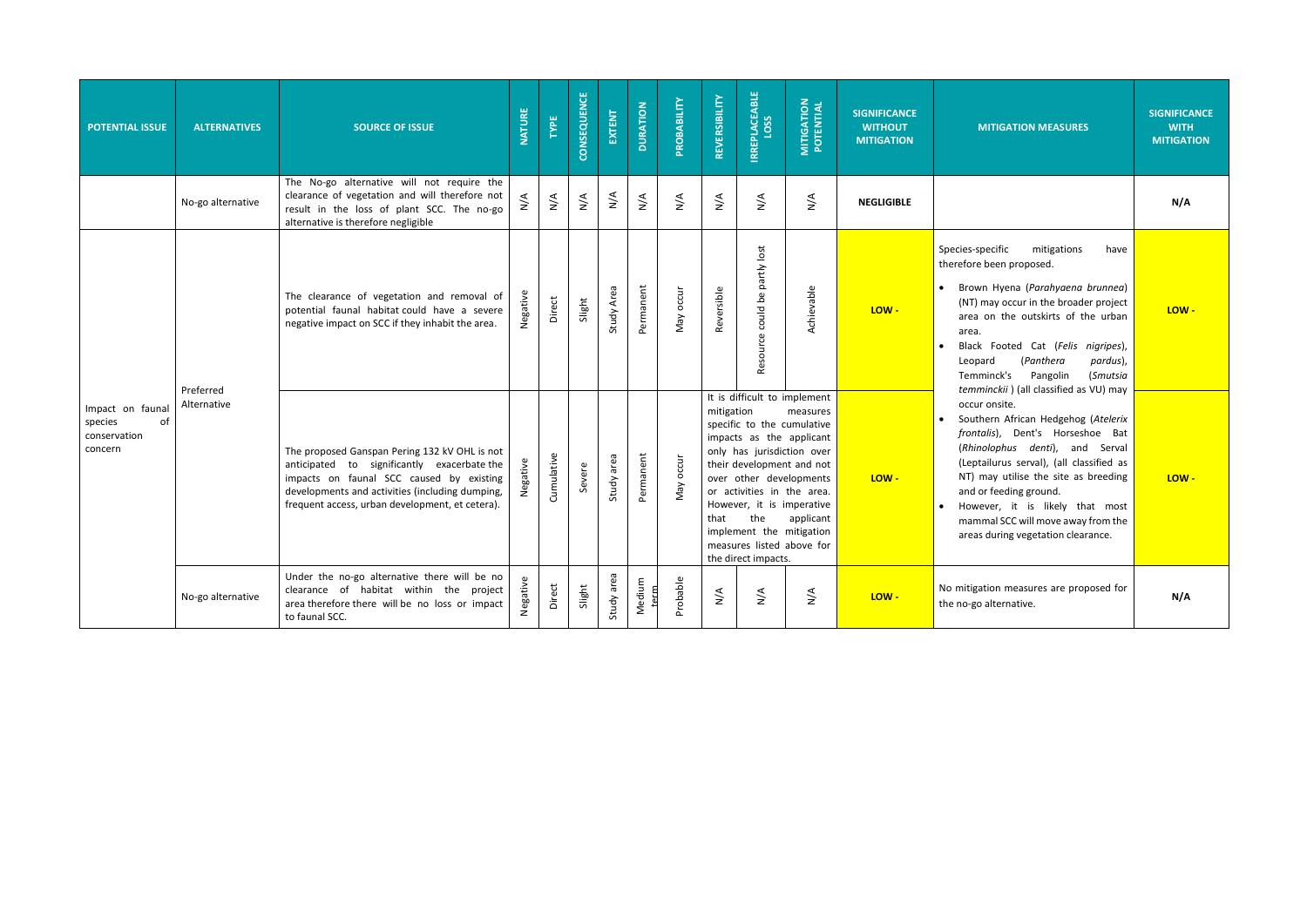| <b>POTENTIAL ISSUE</b>       | <b>ALTERNATIVES</b>      | <b>SOURCE OF ISSUE</b>                                                                                                                                                                        | <b>NATURE</b> | TYPE       | CONSEQUENCE | EXTENT     | <b>DURATION</b> | PROBABILITY | REVERSIBILITY                | <b>IRREPLACEABLE</b><br>LOSS                                                                                                                                                                                                                                                                                                   | <b>MITIGATION<br/>POTENTIAL</b> | <b>SIGNIFICANCE</b><br><b>WITHOUT</b><br><b>MITIGATION</b> | <b>MITIGATION</b>                                                                                                                                                                                                                    |
|------------------------------|--------------------------|-----------------------------------------------------------------------------------------------------------------------------------------------------------------------------------------------|---------------|------------|-------------|------------|-----------------|-------------|------------------------------|--------------------------------------------------------------------------------------------------------------------------------------------------------------------------------------------------------------------------------------------------------------------------------------------------------------------------------|---------------------------------|------------------------------------------------------------|--------------------------------------------------------------------------------------------------------------------------------------------------------------------------------------------------------------------------------------|
|                              | Preferred<br>Alternative | The project will result in the permanent habitat<br>loss within the footprints of the proposed<br>Ganspan Pering 132 kV OHL.                                                                  | Negative      | Direct     | Slight      | Study area | Permanent       | Definite    | Reversible                   | Resource will be partly lost                                                                                                                                                                                                                                                                                                   | Achievable                      | LOW-                                                       | <b>Mitigation Measures:</b><br>Search and clear<br>vegetation cleara<br>Avoid any dens<br>$\bullet$<br>Felis nigripes) - su<br>300m buffer arou<br>demarcated and<br>area.<br>Any faunal specie<br>result of cons<br>recorded<br>(ph |
| Reduced<br>Faunal<br>Habitat |                          | Portions of faunal habitat have already been lost<br>due to illegal dumping, frequent access by<br>community members, urban development, and<br>other farming activities adjacent to the site | Negative      | Cumulative | Slight      | Study area | Long term       | Definite    | mitigation<br>that           | It is difficult to implement<br>specific to the cumulative<br>impacts as the applicant<br>only has jurisdiction over<br>their development and not<br>over other developments<br>or activities in the area.<br>However, it is imperative<br>the<br>implement the mitigation<br>measures listed above for<br>the direct impacts. | measures<br>applicant           | LOW-                                                       | coordinates) and<br>preserved and do<br>Any faunal spec<br>$\bullet$<br>must be record<br>GPS coordinates<br>iNaturalist.<br>Staff and con<br>permitted to cap<br>any faunal specie                                                  |
|                              | No-go alternative        | Habitat fragmentation is occurring at a very slow<br>rate due to the infestation of alien species,<br>grazing by livestock, urban expansion, and<br>frequent access by community members      | Negative      | Direct     | Slight      | Localised  | Short term      | Probable    | $\stackrel{\triangle}{\geq}$ | $\sum^\text{A}$                                                                                                                                                                                                                                                                                                                | $\sum_{\mathbf{N}}$             | $LOW -$                                                    | No mitigation measur<br>the no-go alternative.                                                                                                                                                                                       |

| <b>NCE</b><br>UT.<br><b>TON</b> | <b>MITIGATION MEASURES</b>                                                                                                                                                                                                                                                                                                                                                                                                         | <b>SIGNIFICANCE</b><br><b>WITH</b><br><b>MITIGATION</b> |
|---------------------------------|------------------------------------------------------------------------------------------------------------------------------------------------------------------------------------------------------------------------------------------------------------------------------------------------------------------------------------------------------------------------------------------------------------------------------------|---------------------------------------------------------|
|                                 | <b>Mitigation Measures:</b><br>Search and clear the area prior to<br>vegetation clearance.<br>Avoid any dens (potentially used by<br>Felis nigripes) - suggest a minimum of<br>300m buffer around dens and must be<br>demarcated and declared a No-Go<br>area.<br>Any faunal species that may die as a<br>construction must<br>result of<br>be<br>recorded<br>(photographed,<br><b>GPS</b><br>coordinates) and if somewhat intact, | $LOW -$                                                 |
|                                 | preserved and donated to SANBI.<br>Any faunal species observed onsite<br>must be recorded (photographed,<br>GPS coordinates) and loaded onto<br>iNaturalist.<br>Staff<br>and<br>contractors<br>are<br>not<br>permitted to capture, collect or eat<br>any faunal species onsite.                                                                                                                                                    | LOW-                                                    |
|                                 | No mitigation measures are proposed for<br>the no-go alternative.                                                                                                                                                                                                                                                                                                                                                                  | N/A                                                     |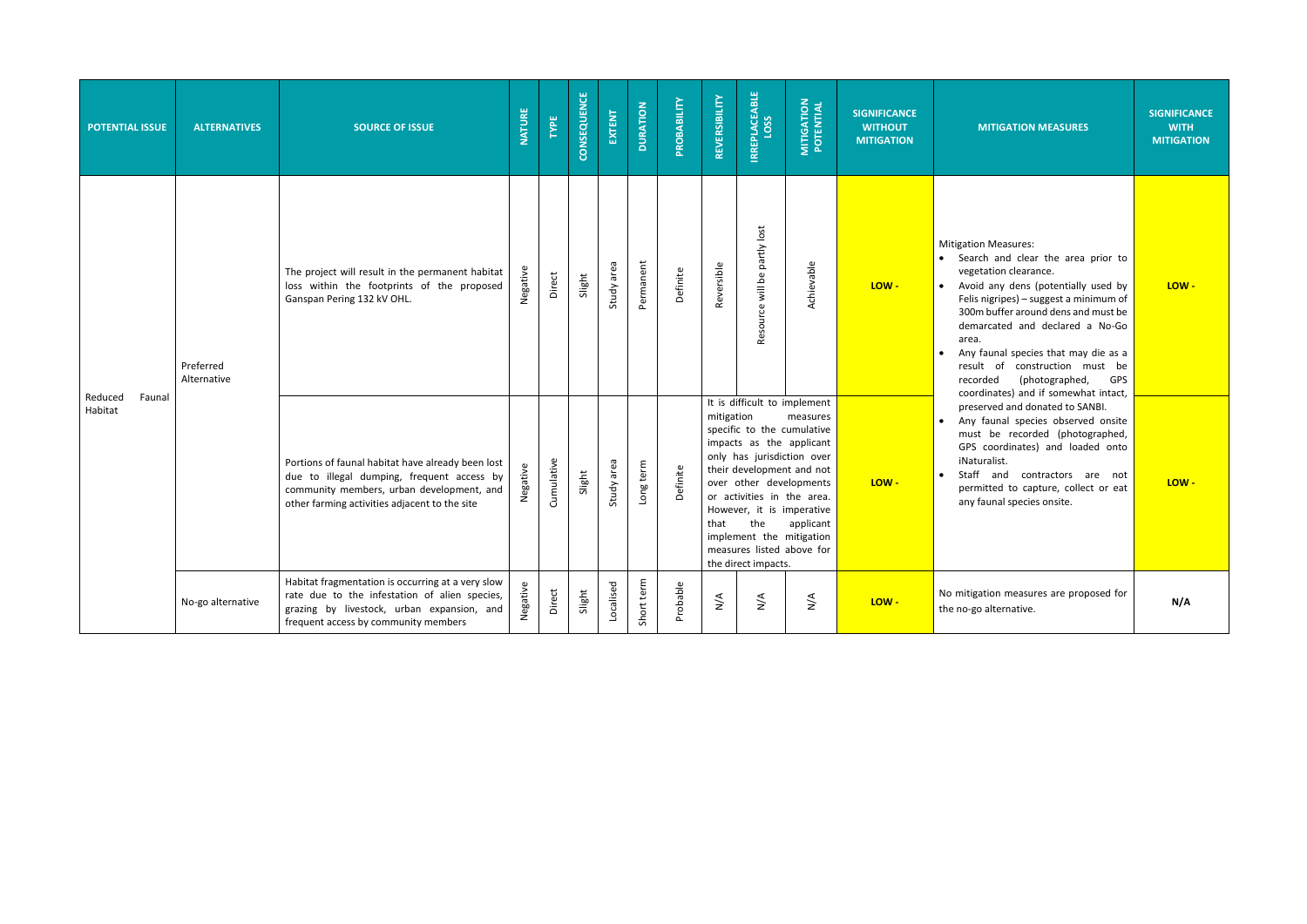| <b>POTENTIAL ISSUE</b>                                                 | <b>ALTERNATIVES</b>      | <b>SOURCE OF ISSUE</b>                                                                                                                                                                                                                                                                                                                                                                                                                                                                                                                                                                                                                                      | <b>NATURE</b> | TYPE       | CONSEQUENCE | EXTENT     | <b>DURATION</b> | PROBABILITY | REVERSIBILITY       | <b>IRREPLACEABLE</b><br>LOSS                                                                                                                                                                                                                                                                                                   | <b>MITIGATION<br/>POTENTIAL</b> | <b>SIGNIFICANCE</b><br><b>WITHOUT</b><br><b>MITIGATION</b> | <b>MITIGATION</b>                                                                                                                                                                                                                          |
|------------------------------------------------------------------------|--------------------------|-------------------------------------------------------------------------------------------------------------------------------------------------------------------------------------------------------------------------------------------------------------------------------------------------------------------------------------------------------------------------------------------------------------------------------------------------------------------------------------------------------------------------------------------------------------------------------------------------------------------------------------------------------------|---------------|------------|-------------|------------|-----------------|-------------|---------------------|--------------------------------------------------------------------------------------------------------------------------------------------------------------------------------------------------------------------------------------------------------------------------------------------------------------------------------|---------------------------------|------------------------------------------------------------|--------------------------------------------------------------------------------------------------------------------------------------------------------------------------------------------------------------------------------------------|
| Disruption<br>of<br><b>Faunal Species and</b><br>Potential             | Preferred<br>Alternative | clearance of vegetation<br>for the<br><b>The</b><br>establishment of the proposed Ganspan Pering<br>132 kV OHL will cause the majority of highly<br>mobile faunal species to move away from the site<br>during the construction phase. Those that remain<br>in the project footprint could come into contact<br>with staff and vehicles/machinery.                                                                                                                                                                                                                                                                                                          | Negative      | Direct     | Slight      | Study Area | Permanent       | May occur   | Reversible          | Resource will be partly lost                                                                                                                                                                                                                                                                                                   | Achievable                      | LOW-                                                       | <b>Mitigation Measures:</b><br>Search and clea<br>vegetation cleara<br>Avoid any dens<br>Felis nigripes) - su<br>300m buffer arou<br>demarcated and<br>area.<br>Any faunal specie<br>result of cons<br>(ph<br>recorded<br>coordinates) and |
| Reduction<br>in<br>Abundance<br>and<br>Mortality of Faunal<br>Species. |                          | Existing activities within the project area, such as<br>urban expansion, illegal dumping, and frequent<br>access by community members and domestic<br>animals (dogs and cats) have already caused a<br>disturbance to fauna within the project area. As<br>such, the proposed Overhead Line will only<br>slightly contribute to the disturbance to faunal<br>species within the project area.                                                                                                                                                                                                                                                               | Negative      | Cumulative | Slight      | Study area | Long term       | May occur   | mitigation<br>that  | It is difficult to implement<br>specific to the cumulative<br>impacts as the applicant<br>only has jurisdiction over<br>their development and not<br>over other developments<br>or activities in the area.<br>However, it is imperative<br>the<br>implement the mitigation<br>measures listed above for<br>the direct impacts. | measures<br>applicant           | LOW-                                                       | preserved and do<br>Any faunal spec<br>must be record<br>GPS coordinates<br>iNaturalist.<br>Staff and con<br>permitted to cap<br>any faunal specie                                                                                         |
|                                                                        | No-go alternative        | Existing activities within the project area, such as<br>urban expansion, illegal dumping, and frequent<br>access by community members and domestic<br>animals (dogs and cats) have already caused a<br>disturbance to fauna within the project area                                                                                                                                                                                                                                                                                                                                                                                                         | Negative      | Direct     | Moderate    | Localised  | Short term      | Probable    | $\sum_{\mathsf{N}}$ | $\sum_{\mathbf{N}}$                                                                                                                                                                                                                                                                                                            | $\frac{4}{5}$                   | LOW-                                                       | No mitigation measur<br>the no-go alternative.                                                                                                                                                                                             |
| of<br>Disruption<br>Ecosystem<br>Function<br>and<br>Process            | Preferred<br>Alternative | Fragmentation is one of the most important<br>impacts on vegetation as it creates breaks in<br>previously continuous vegetation, causing a<br>reduction in the gene pool and a decrease in<br>species richness and diversity. It also impacts on<br>fauna as it separates habitats and necessitates<br>fauna having to move across exposed areas like<br>roads to get to another section of their habitat or<br>territory. This impact occurs when more and<br>more areas are cleared, resulting in the isolation<br>of functional ecosystems, which results in<br>reduced biodiversity and reduced movement due<br>to the absence of ecological corridors. |               | Direct     | Slight      | Study Area | Permanent       | May occur   | Reversible          | Resource will be partly lost                                                                                                                                                                                                                                                                                                   | Achievable                      | LOW-                                                       | <b>Mitigation Measures:</b><br>Rehabilitate area<br>part of the Gans<br>OHL.<br>Limit vegetation<br>$\bullet$<br>which is strictly n<br>Use existing a<br>servitudes, where                                                                |

| <b>NCE</b><br>UT.<br><b>ION</b> | <b>MITIGATION MEASURES</b>                                                                                                                                                                                                                                                                                                                                                                                                                                               | <b>SIGNIFICANCE</b><br><b>WITH</b><br><b>MITIGATION</b> |
|---------------------------------|--------------------------------------------------------------------------------------------------------------------------------------------------------------------------------------------------------------------------------------------------------------------------------------------------------------------------------------------------------------------------------------------------------------------------------------------------------------------------|---------------------------------------------------------|
|                                 | <b>Mitigation Measures:</b><br>Search and clear the area prior to<br>vegetation clearance.<br>Avoid any dens (potentially used by<br>Felis nigripes) – suggest a minimum of<br>300m buffer around dens and must be<br>demarcated and declared a No-Go<br>area.<br>Any faunal species that may die as a<br>result of<br>construction<br>must<br>be<br>recorded<br>(photographed,<br><b>GPS</b><br>coordinates) and if somewhat intact,<br>preserved and donated to SANBI. | LOW -                                                   |
|                                 | Any faunal species observed onsite<br>must be recorded (photographed,<br>GPS coordinates) and loaded onto<br>iNaturalist.<br>Staff and<br>contractors<br>are<br>not<br>permitted to capture, collect or eat<br>any faunal species onsite.                                                                                                                                                                                                                                | $LOW -$                                                 |
|                                 | No mitigation measures are proposed for<br>the no-go alternative.                                                                                                                                                                                                                                                                                                                                                                                                        | N/A                                                     |
|                                 | <b>Mitigation Measures:</b><br>Rehabilitate areas which do not form<br>part of the Ganspan Pering 132 kV<br>OHL.<br>Limit vegetation clearance to that<br>which is strictly necessary.<br>existing<br>and<br>Use<br>access roads<br>servitudes, where possible.                                                                                                                                                                                                          | $LOW -$                                                 |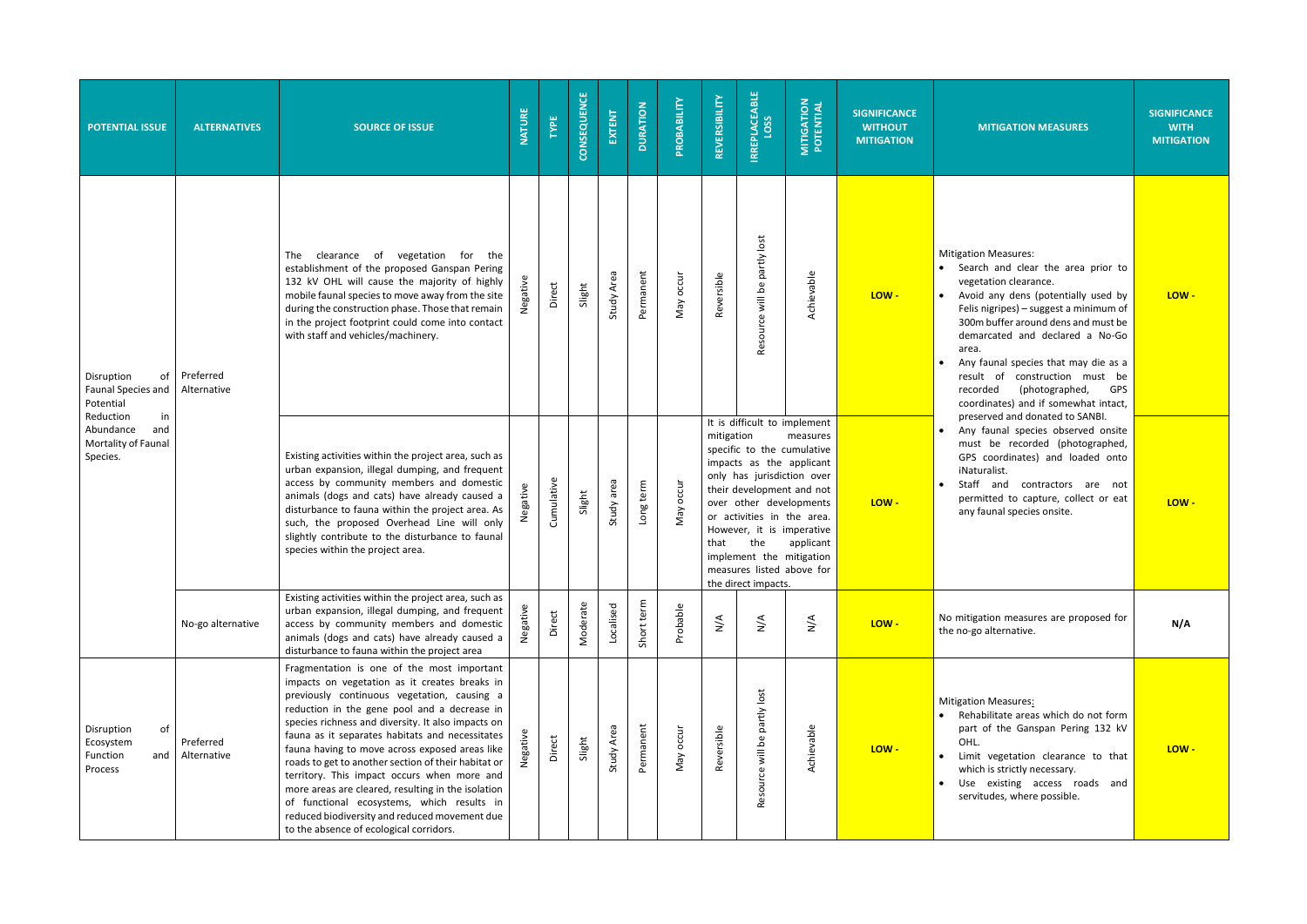| <b>POTENTIAL ISSUE</b>                  | <b>ALTERNATIVES</b>      | <b>SOURCE OF ISSUE</b>                                                                                                                                                                                                                                                                                              | <b>NATURE</b> | TYPE       | CONSEQUENCE | EXTENT        | <b>DURATION</b> | PROBABILITY  | REVERSIBILITY       | <b>IRREPLACEABLE</b>                                                                                                                                                                                                                                                                                                           | <b>MITIGATION</b><br>POTENTIAL | <b>SIGNIFICANCE</b><br><b>WITHOUT</b><br><b>MITIGATION</b> | <b>MITIGATION MEASURES</b>                                                                                                                                                                                                       | <b>SIGNIFICANCE</b><br><b>WITH</b><br><b>MITIGATION</b> |
|-----------------------------------------|--------------------------|---------------------------------------------------------------------------------------------------------------------------------------------------------------------------------------------------------------------------------------------------------------------------------------------------------------------|---------------|------------|-------------|---------------|-----------------|--------------|---------------------|--------------------------------------------------------------------------------------------------------------------------------------------------------------------------------------------------------------------------------------------------------------------------------------------------------------------------------|--------------------------------|------------------------------------------------------------|----------------------------------------------------------------------------------------------------------------------------------------------------------------------------------------------------------------------------------|---------------------------------------------------------|
|                                         |                          | Disruption of ecosystem function and process<br>due to habitat fragmentation has already<br>occurred within the broader area due to roads,<br>existing powerlines, frequent access by<br>community members, illegal dumping, urban<br>expansion, farming, amongst other land uses                                   | Negative      | Cumulative | Slight      | area<br>Study | Long term       | occur<br>Vay | $\sum_{\mathsf{N}}$ | $\sum_{\mathbf{N}}$                                                                                                                                                                                                                                                                                                            | $\frac{4}{5}$                  | LOW-                                                       |                                                                                                                                                                                                                                  | LOW-                                                    |
|                                         | No-go alternative        | the<br>no-go alternative,<br>habitat<br>Under<br>fragmentation will occur as a result of illegal<br>dumping, frequent access by community<br>members, urban expansion, grazing and<br>infestation of invasive alien plant species. This<br>will continue to occur if left unchecked however,<br>at a very slow rate |               | Direct     | Moderate    | Localised     | Short term      | Probable     | mitigation<br>that  | It is difficult to implement<br>specific to the cumulative<br>impacts as the applicant<br>only has jurisdiction over<br>their development and not<br>over other developments<br>or activities in the area.<br>However, it is imperative<br>the<br>implement the mitigation<br>measures listed above for<br>the direct impacts. | measures<br>applicant          | LOW-                                                       |                                                                                                                                                                                                                                  | N/A                                                     |
|                                         |                          | The removal of existing natural vegetation<br>creates 'open' habitats which favours the<br>establishment of undesirable vegetation in areas<br>that are typically very difficult to eradicate and<br>could pose a threat to surrounding ecosystems.                                                                 | Negative      | Direct     | Moderate    | area<br>Study | Permanent       | Probable     | Reversible          | Resource will<br>be partly lost                                                                                                                                                                                                                                                                                                | Achievable                     | <b>MODERATE -</b>                                          |                                                                                                                                                                                                                                  | LOW-                                                    |
| Establishment of<br>Alien Plant Species | Preferred<br>Alternative | Scattered alien invasive species have already<br>established in the surrounding area. Therefore,<br>should the vegetation clearance for the proposed<br>Overhead Line lead to the further establishment<br>of alien invasive species in the project area, the<br>invasion by alien species could be exacerbated.    | Negative      | Cumulative | Moderate    | area<br>Study | Long-term       | Probable     | mitigation<br>that  | It is difficult to implement<br>specific to the cumulative<br>impacts as the applicant<br>only has jurisdiction over<br>their development and not<br>over other developments<br>or activities in the area.<br>However, it is imperative<br>the<br>implement the mitigation<br>measures listed above for<br>the direct impacts. | measures<br>applicant          | <b>MODERATE -</b>                                          | <b>Mitigation Measures:</b><br>• The site must be checked regularly for<br>the presence of alien invasive species.<br>• An Alien Invasive Management Plan/<br>Method Statement must be compiled,<br>implemented, and adhered to. | <b>MODERATE -</b>                                       |
|                                         | No-go alternative        | There is already evidence of the establishment of<br>numerous alien species within the site. Under the<br>no-go alternative these species are likely to<br>continue multiplying if left unchecked.                                                                                                                  | Negative      | Direct     | Moderate    | Localised     | Short term      | Definite     | $\sum_{i=1}^{n}$    | $\sum_{\mathbf{N}}$                                                                                                                                                                                                                                                                                                            | $\sum_{i=1}^{n}$               | LOW-                                                       | No mitigation measures are proposed for<br>the no-go alternative.                                                                                                                                                                | N/A                                                     |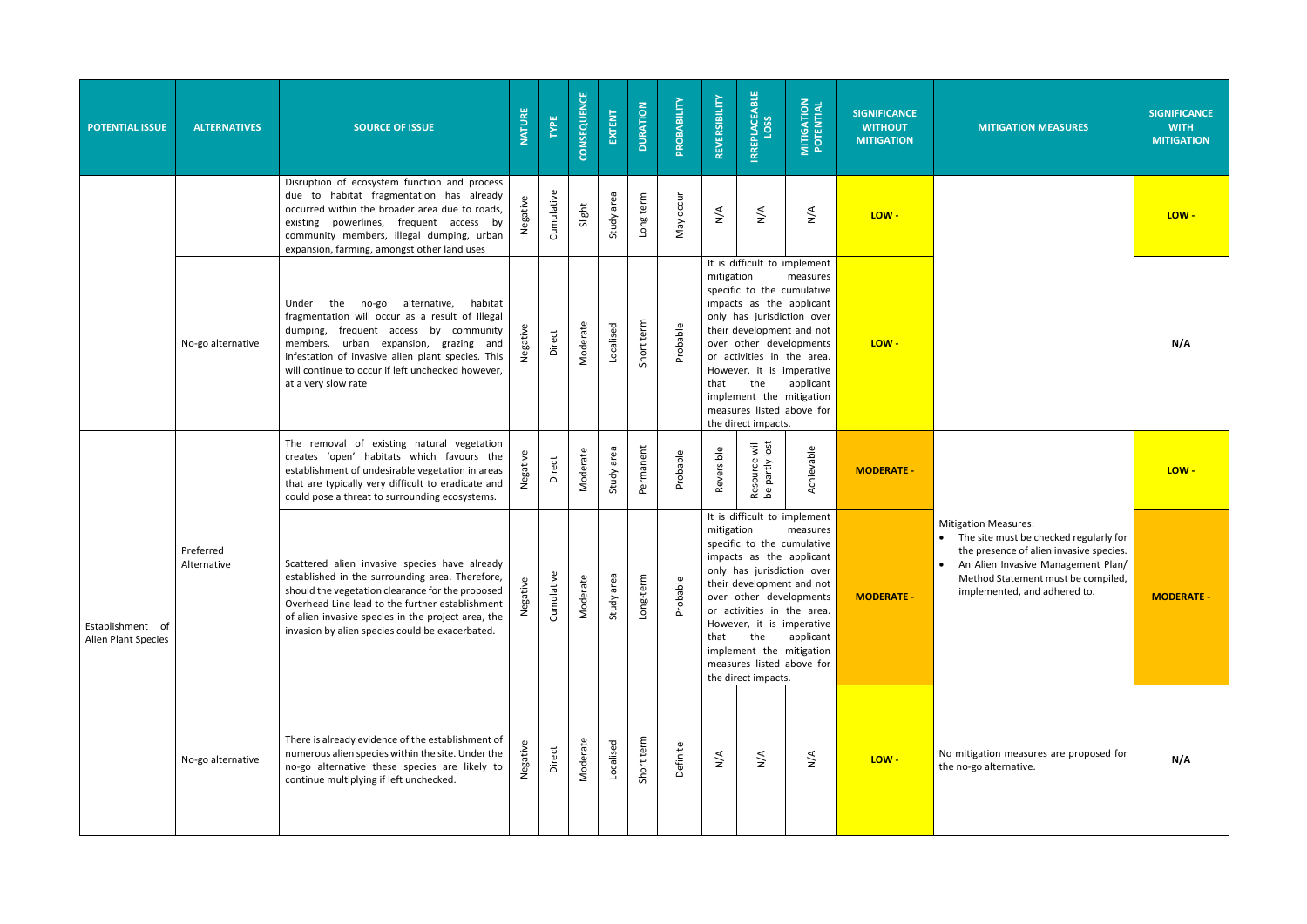| <b>POTENTIAL ISSUE</b>                                                  | <b>ALTERNATIVES</b>      | <b>SOURCE OF ISSUE</b>                                                                                                                                                                                                                                                                                                                                                                                                                                                                                  | <b>NATURE</b> | TYPE   | CONSEQUENCE | EXTENT     | <b>DURATION</b> | PROBABILITY                          | REVERSIBILITY  | <b>IRREPLACEABLE</b><br>LOSS | <b>MITIGATION<br/>POTENTIAL</b> | <b>SIGNIFICANCE</b><br><b>WITHOUT</b><br><b>MITIGATION</b> | <b>MI</b>                                                                                                                                                                                                                                                |
|-------------------------------------------------------------------------|--------------------------|---------------------------------------------------------------------------------------------------------------------------------------------------------------------------------------------------------------------------------------------------------------------------------------------------------------------------------------------------------------------------------------------------------------------------------------------------------------------------------------------------------|---------------|--------|-------------|------------|-----------------|--------------------------------------|----------------|------------------------------|---------------------------------|------------------------------------------------------------|----------------------------------------------------------------------------------------------------------------------------------------------------------------------------------------------------------------------------------------------------------|
| Visual impact of<br>construction<br>activity                            | All Alternatives         | There are various activities which will take place<br>during the construction phase which may have<br>impacts on sensitive visual receptors:<br>Small areas of vegetation will need to be<br>cleared for the pylon foundations.<br>Construction of the OHL will potentially<br>draw attention if it is exposed above the<br>skyline.<br>There will be a slight increase in<br>vehicular movement of trucks delivering<br>supplies and construction material.<br>Soil stockpiling and vegetation debris. | Negative      | Direct | Slight      | Localised  | Short term      | <b>VISUAL IMPACT</b><br>Probable     | $\frac{4}{2}$  | N/A                          | Achievable                      | LOW-                                                       | The followi<br>proposed:<br>The co<br>$\bullet$<br>clearly<br>so as to<br>Phased,<br>$\bullet$<br>clearing<br>Vegetat<br>$\bullet$<br>to speci<br>risk or c<br>The site<br>$\bullet$<br>Littering<br>should<br>a regula<br>Implem<br>$\bullet$<br>recomm |
| Habitat<br>destruction during<br>construction                           | Preferred<br>Alternative | During construction vegetation is altered or<br>moved for the project footprint. This destroys<br>avifauna habitat, makes it less useful to birds, or<br>less attractive to sensitive species.                                                                                                                                                                                                                                                                                                          | Negative      | Direct | Slight      | Localised  | Long term       | <b>AVIFAUNAL IMPACTS</b><br>Definite | Very difficult | Partly lost                  | Achievable                      | LOW-                                                       | No unneces<br>any remaini<br>take place d<br>All construct<br>managed ac<br>environmen<br>avoid any<br>receiving en<br>All tempora<br>rehabilitated<br>rehabilitatio                                                                                     |
| Disturbance<br>of<br>during<br>birds<br>&<br>construction<br>operations | Preferred<br>Alternative | Birds are disturbed by construction or operations<br>activities & their survival or reproduction is<br>compromised. Most applicable with breeding<br>sensitive bird species.                                                                                                                                                                                                                                                                                                                            | Negative      | Direct | Slight      | Study area | Short term      | Possible                             | Moderate       | Partly lost                  | Achievable                      | LOW-                                                       | All construct<br>managed ac<br>environmen<br>avoid any<br>receiving en                                                                                                                                                                                   |
| Electrocution of<br>birds on power line<br>& in substations             | Preferred<br>Alternative | Large birds are electrocuted whilst perched on<br>pylons or in substation, by bridging the critical<br>clearances between phases or phase -earth<br>hardware.                                                                                                                                                                                                                                                                                                                                           | Negative      | Direct | Slight      | Global     | Long term       | Possible                             | Very difficult | Lost                         | Achievable                      | LOW-                                                       | The pole<br>approved bi                                                                                                                                                                                                                                  |

| <b>MITIGATION MEASURES</b>                                                                                                                                                                                                                                                                                                                                                                                                                                                                                                                                    | <b>SIGNIFICANCE</b><br><b>WITH</b><br><b>MITIGATION</b> |
|---------------------------------------------------------------------------------------------------------------------------------------------------------------------------------------------------------------------------------------------------------------------------------------------------------------------------------------------------------------------------------------------------------------------------------------------------------------------------------------------------------------------------------------------------------------|---------------------------------------------------------|
|                                                                                                                                                                                                                                                                                                                                                                                                                                                                                                                                                               |                                                         |
| The following mitigation measures are<br>proposed:                                                                                                                                                                                                                                                                                                                                                                                                                                                                                                            |                                                         |
| The construction contractor should<br>clearly demarcate construction areas<br>so as to minimise site disturbance.<br>Phased, rather than indiscriminate<br>٠<br>clearing of the site to be undertaken.<br>Vegetation clearing should be limited<br>٠<br>to species/specimens presenting a fire<br>risk or clearance danger.<br>The site should be kept neat and tidy.<br>$\bullet$<br>Littering should be fined, and the ECO<br>should organise rubbish clean-ups on<br>a regular basis.<br>Implement mitigation measures as<br>٠<br>recommended in the EMPr. | LOW -                                                   |
|                                                                                                                                                                                                                                                                                                                                                                                                                                                                                                                                                               |                                                         |
| No unnecessary alteration or removal of<br>any remaining natural vegetation should<br>take place during construction.<br>All construction activities should be strictly<br>managed according to generally accepted<br>environmental best practice standards, to<br>avoid any unnecessary impact on the<br>receiving environment.<br>All temporary disturbed areas should be<br>rehabilitated<br>according to<br>the<br>site's<br>rehabilitation plan, following construction.                                                                                 | LOW-                                                    |
| All construction activities should be strictly<br>managed according to generally accepted<br>environmental best practice standards, to<br>avoid any unnecessary impact on the<br>receiving environment.                                                                                                                                                                                                                                                                                                                                                       | LOW-                                                    |
| The pole design must be an<br>Eskom<br>approved bird friendly design.                                                                                                                                                                                                                                                                                                                                                                                                                                                                                         | LOW -                                                   |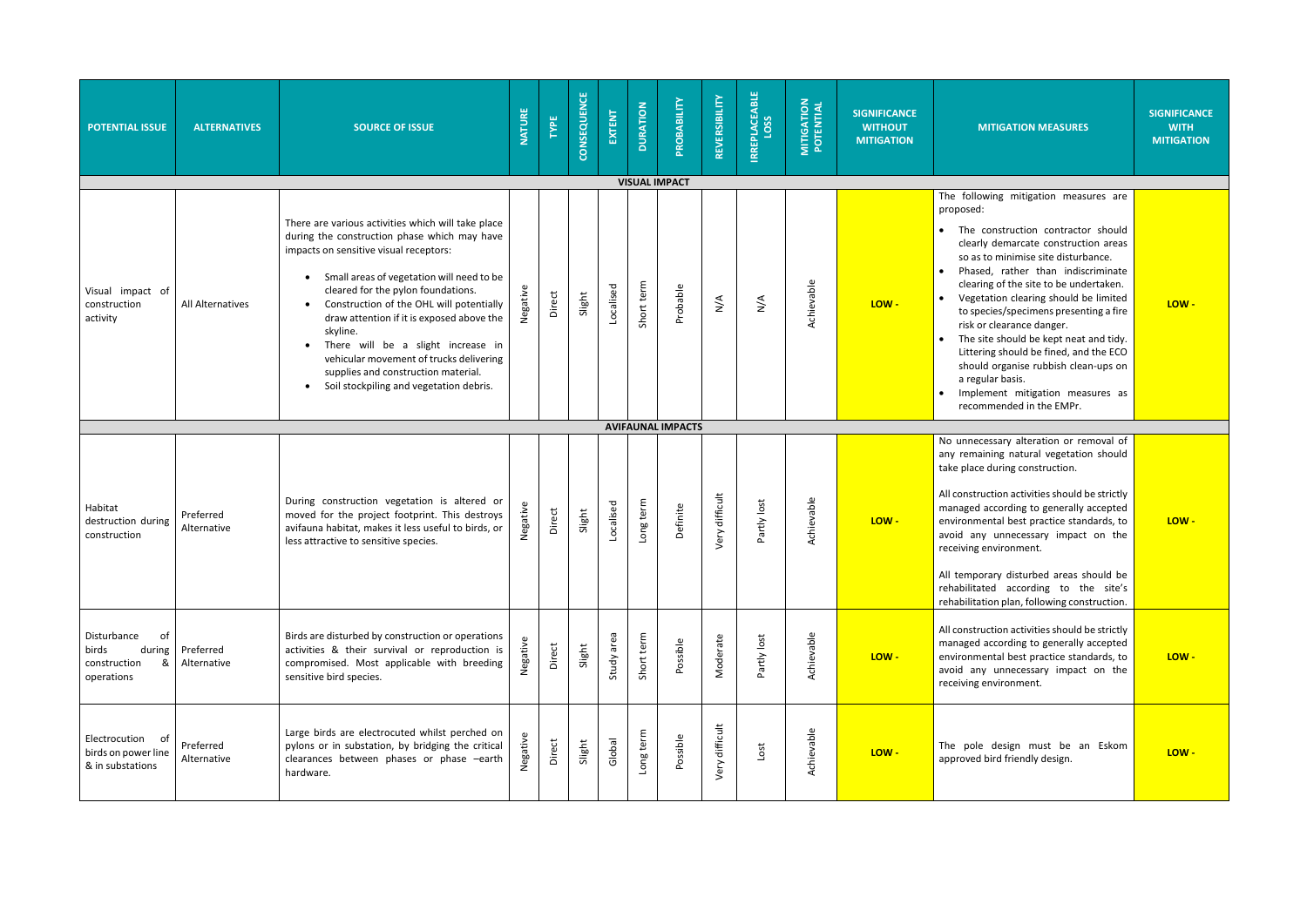| <b>POTENTIAL ISSUE</b>                                         | <b>ALTERNATIVES</b>      | <b>SOURCE OF ISSUE</b>                                                                                                                                                                                                                                                                                                                                                                                                            | <b>NATURE</b> | TYPE   | CONSEQUENCE | EXTENT        | <b>DURATION</b> | PROBABILITY                            | REVERSIBILITY  | <b>IRREPLACEABLE</b><br>LOSS | <b>MITIGATION<br/>POTENTIAL</b> | <b>SIGNIFICANCE</b><br><b>WITHOUT</b><br><b>MITIGATION</b> | <b>MITIGATION MEASURES</b>                                                                                                                                                                                                                                                                                                                                                                                                                               | <b>SIGNIFICANCE</b><br><b>WITH</b><br><b>MITIGATION</b> |
|----------------------------------------------------------------|--------------------------|-----------------------------------------------------------------------------------------------------------------------------------------------------------------------------------------------------------------------------------------------------------------------------------------------------------------------------------------------------------------------------------------------------------------------------------|---------------|--------|-------------|---------------|-----------------|----------------------------------------|----------------|------------------------------|---------------------------------|------------------------------------------------------------|----------------------------------------------------------------------------------------------------------------------------------------------------------------------------------------------------------------------------------------------------------------------------------------------------------------------------------------------------------------------------------------------------------------------------------------------------------|---------------------------------------------------------|
| Collision of birds<br>overhead<br>on<br>power line             | Preferred<br>Alternative | Birds in flight collide with overhead cables<br>(conductors or earth wires) whilst in mid-flight.<br>This occurs when they don't see the cables until<br>too late to take evasive action.                                                                                                                                                                                                                                         | Negative      | Direct | Slight      | Global        | Long term       | Possible                               | very difficult | Lost                         | Achievable                      | LOW-                                                       | A pre-construction avifaunal walk down<br>should be conducted to confirm final<br>layout and identify any new sensitivities.<br>This walk down will also identify any high-<br>risk sections of power line for bird<br>collision.<br>The earth wires on high risk sections<br>should be fitted with an approved anti bird<br>collision line marking device to make<br>cables more visible to birds in flight and<br>reduce the likelihood of collisions. | LOW-                                                    |
|                                                                |                          |                                                                                                                                                                                                                                                                                                                                                                                                                                   |               |        |             |               |                 | <b>HERITAGE AND CULTURAL RESOURCES</b> |                |                              |                                 |                                                            |                                                                                                                                                                                                                                                                                                                                                                                                                                                          |                                                         |
| of<br>Loss<br>archaeological<br>feature                        | All Alternatives         | The study did not identify any archaeological<br>receptors which will be directly impacted by the<br>proposed project.                                                                                                                                                                                                                                                                                                            | Negative      | Direct | Slight      | area<br>Study | Short Term      | Definite                               | Irreversible   | Resource will<br>not be lost | Achievable                      | LOW-                                                       | No Mitigation Required                                                                                                                                                                                                                                                                                                                                                                                                                                   | LOW-                                                    |
| Loss of historically<br>significant building<br>and structures | All Alternatives         | The study identified no buildings or structures of<br>historical or heritage significance. For the rest of<br>the project area, the general landscape holds<br>varied significance in terms of the built<br>environment as the area comprises historical<br>farming remnants and relatively newly<br>established industrial zones, settlements and<br>townlands. However, no impact on built<br>environment sites is anticipated. |               | Direct | Slight      | Study area    | Short Term      | Definite                               | Irreversible   | Resource will not be<br>lost | Achievable                      | LOW-                                                       | No Mitigation Required                                                                                                                                                                                                                                                                                                                                                                                                                                   | LOW-                                                    |
| Alternation<br>0f<br>cultural landscape                        | All Alternatives         | Generally, the proposed project area and its<br>surrounds are characterised by open fields and<br>farmlands. Further away from the project area,<br>the landscape is typical of the rural north<br>Northern Cape with undulating hills with flatter<br>plains in-between. This landscape stretches over<br>many kilometres and the proposed project is<br>unlikely to result in a significant impact on the<br>landscape.         | تو<br>ح       | Direct | Slight      | area<br>Study | Term<br>Short   | Definite                               | Irreversible   | Resource will not be<br>lost | Achievable                      | LOW-                                                       | No Mitigation Required                                                                                                                                                                                                                                                                                                                                                                                                                                   | LOW-                                                    |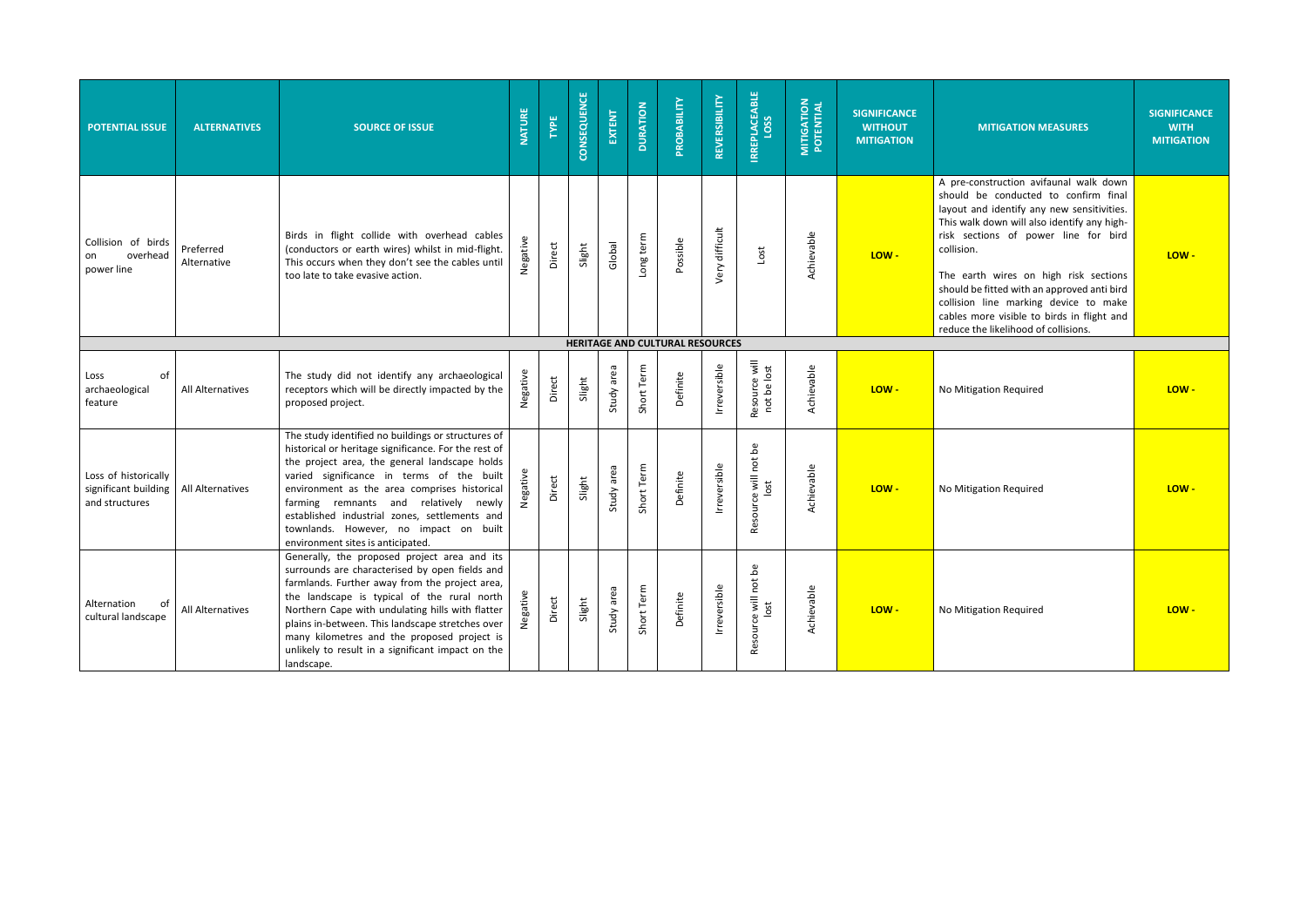| Disturbance<br>to<br>graves/human<br>burial sites | All Alternatives | No graves of human burial places were noted<br>during the site investigation the project<br>footprint. In the rural areas of the Northern Cape<br>Province graves and cemeteries sometimes occur<br>within settlements or around homesteads but<br>they are also randomly scattered around<br>archaeological and historical settlements. The<br>probability of additional and informal human<br>burials encountered during development should<br>thus not be excluded. In addition, human remains<br>and burials are commonly found close to<br>archaeological sites; they may be found in "lost"<br>graveyards, or occur sporadically anywhere as a<br>result of prehistoric activity, victims of conflict or<br>crime. It is often difficult to detect the presence<br>of archaeological human remains on the<br>landscape as these burials, in most cases, are not<br>marked at the surface.<br>Human remains are usually observed when they<br>are exposed through erosion. In some instances<br>packed stones or rocks may indicate the presence<br>of informal pre-colonial burials. If any human<br>bones are found during the course of<br>construction work then they should be reported<br>to an archaeologist and work in the immediate<br>vicinity should cease until the appropriate actions<br>have been carried out by the archaeologist.<br>Where human remains are part of a burial they<br>would need to be exhumed under a permit from<br>SAHRA (for pre-colonial burials as well as burials<br>later than about AD 1500). Should any unmarked<br>human burials/remains be found during the<br>course of construction, work in the immediate<br>vicinity should cease and the find must<br>immediately be reported to the archaeologist, or<br>the South African Heritage Resources Agency<br>(SAHRA). Under no circumstances may burials be<br>disturbed or removed until such time as<br>necessary statutory procedures required for<br>grave relocation have been met. | Negative | Direct | Slight | Study area | Short Term | Definite | Irreversible | Resource will not be lost | Achievable | LOW- | Human<br>when th<br>some in<br>may indi<br>colonial<br>found d<br>work the<br>archaeo<br>vicinity s<br>actions<br>archaeo<br>part of<br>exhume<br>pre-colo<br>than a<br>unmarke<br>found d<br>work in<br>cease ar<br>reported<br>African<br>(SAHRA)<br>burials b<br>time as<br>required<br>met. |
|---------------------------------------------------|------------------|----------------------------------------------------------------------------------------------------------------------------------------------------------------------------------------------------------------------------------------------------------------------------------------------------------------------------------------------------------------------------------------------------------------------------------------------------------------------------------------------------------------------------------------------------------------------------------------------------------------------------------------------------------------------------------------------------------------------------------------------------------------------------------------------------------------------------------------------------------------------------------------------------------------------------------------------------------------------------------------------------------------------------------------------------------------------------------------------------------------------------------------------------------------------------------------------------------------------------------------------------------------------------------------------------------------------------------------------------------------------------------------------------------------------------------------------------------------------------------------------------------------------------------------------------------------------------------------------------------------------------------------------------------------------------------------------------------------------------------------------------------------------------------------------------------------------------------------------------------------------------------------------------------------------------------------------------------------------------------------------|----------|--------|--------|------------|------------|----------|--------------|---------------------------|------------|------|-------------------------------------------------------------------------------------------------------------------------------------------------------------------------------------------------------------------------------------------------------------------------------------------------|

remains are usually observed ey are exposed through erosion. In nstances packed stones or rocks may indicate the presence of informal pre burials. If any human bones are luring the course of construction en they should be reported to an logist and work in the immediate should cease until the appropriate have been carried out by the logist. Where human remains are a burial they would need to be ed under a permit from SAHRA (for onial burials as well as burials later bout AD 1500). Should any ed human burials/remains be luring the course of construction, the immediate vicinity should nd the find must immediately be d to the archaeologist, or the South Heritage Resources Agency ). Under no circumstances may be disturbed or removed until such necessary statutory procedures for grave relocation have been

**LOW -**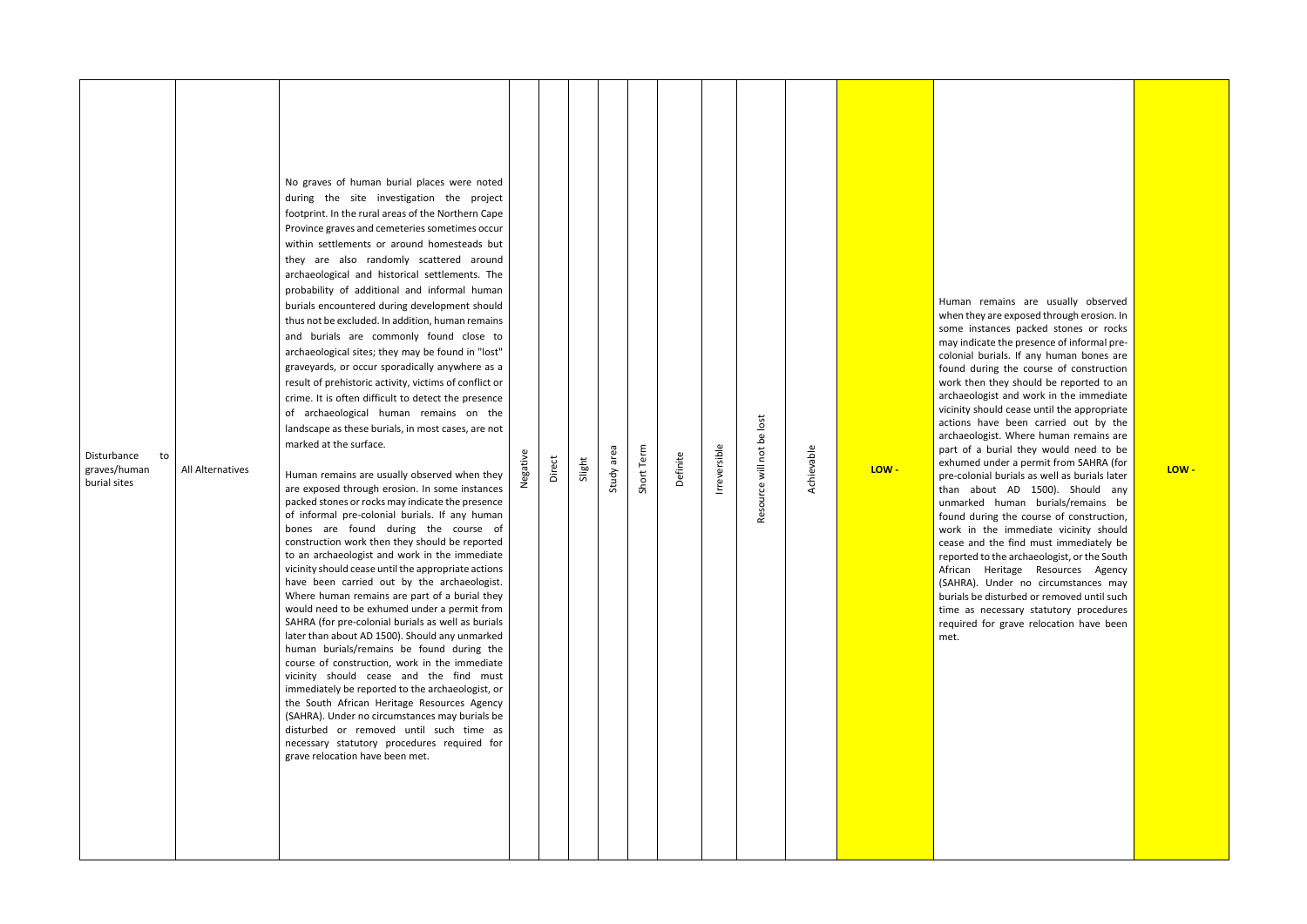### **MITIGATION MEASURES**

### **SIGNIFICANCE WITH MITIGATION**

ent impact:

ines should span the extent of burses where possible.

should not be placed within 32 atercourses.

struction phase access and roads must avoid the ted watercourses and buffer As far as practically possible, roads and dirt tracks should be used to access the construction **LOW - LOW**  such access routes avoid purses.

educe impact:

activities should be aken during the driest part of ar to minimize erosion and ream sedimentation due to ion, etc.

riate stormwater ementmust be implemented construction to control run-off, ze erosion and trap sediment. easures include the installation ment fences, earthen / sand riers at regular intervals.

| <b>POTENTIAL ISSUE</b>                                                    | <b>ALTERNATIVES</b> | <b>SOURCE OF ISSUE</b>                                                                                                                                                                        | <b>NATURE</b> | TYPE             | CONSEQUENCE | EXTENT        | <b>DURATION</b> | PROBABILITY                            | REVERSIBILITY | <b>IRREPLACEABLE</b><br>LOSS    | <b>MITIGATION</b><br>POTENTIAL | <b>SIGNIFICANCE</b><br><b>WITHOUT</b><br><b>MITIGATION</b> | <b>MI</b>                                                                                                                                                                                                                                                                                                                                                                                                                    |
|---------------------------------------------------------------------------|---------------------|-----------------------------------------------------------------------------------------------------------------------------------------------------------------------------------------------|---------------|------------------|-------------|---------------|-----------------|----------------------------------------|---------------|---------------------------------|--------------------------------|------------------------------------------------------------|------------------------------------------------------------------------------------------------------------------------------------------------------------------------------------------------------------------------------------------------------------------------------------------------------------------------------------------------------------------------------------------------------------------------------|
|                                                                           |                     |                                                                                                                                                                                               |               |                  |             |               |                 | <b>WATERCOURSE AND WETLAND IMPACTS</b> |               |                                 |                                |                                                            |                                                                                                                                                                                                                                                                                                                                                                                                                              |
| Direct ecosystem<br>modification<br>or<br>destruction / loss<br>impacts   | All alternatives    | During the construction phase, vegetation<br>clearance, construction vehicle traffic and<br>earthworks may result in the temporary<br>disturbance of units W1, W2, W3, W4, W6 and<br>W7.      | Negative      | Direct           | Slight      | Localised     | Medium-term     | Probable                               | Reversible    | Resource will not<br>be lost    | Achievable                     | LOW-                                                       | Avoid/preve<br>Powerli<br>$\bullet$<br>waterco<br>Pylons s<br>$\bullet$<br>m of wa<br>All con<br>$\bullet$<br>haulage                                                                                                                                                                                                                                                                                                        |
| Alteration<br>of<br>hydrological<br>and<br>geo-morphological<br>processes | All alternatives    | During the construction phase, the clearance of<br>vegetation and compaction of soil may result in<br>increased run-off and erosion, altering<br>hydrological and geomorphological processes. | Negative      | Indirect         | Slight      | Study area    | Medium-term     | Probable                               | Reversible    | Resource will not<br>be lost    | Achievable                     | LOW-                                                       | delineat<br>zones.<br>existing<br>be used<br>sites if<br>waterco                                                                                                                                                                                                                                                                                                                                                             |
| Ecological<br>connectivity and<br>edge disturbance<br>impacts             | All alternatives    | During the construction phase, vegetation<br>clearance, construction vehicle traffic and<br>earthworks may reduce ecological connectivity<br>and disturb the watercourse/terrestrial edge.    | Negative      | Direct, indirect | Slight      | area<br>Study | Medium-term     | Probable                               | Reversible    | be lost<br>not<br>Resource will | Achievable                     | LOW-                                                       | Minimize/re<br>Constru<br>$\bullet$<br>underta<br>the yea<br>downst<br>excavat<br>Approp<br>$\bullet$<br>manage<br>during o<br>minimiz<br>Such me<br>of sedir<br>bag bar<br>Vegetat<br>minimu<br>footprin<br>Stockpil<br>$\bullet$<br>erosion<br>towards<br>Stockpil<br>$\bullet$<br>height.<br>during v<br>Remediate/<br><b>Disturb</b><br>for eros<br>be reha<br>All tre<br>$\bullet$<br>backfille<br>backfille<br>reveget |

tion clearing must be kept a im and only to the site nt. **LOW - LOW -**

les must be monitored for and mobilisation of materials s watercourses.

les must not exceed 1.5m in Stockpiles must be covered windy periods.

rehabilitate impact:

ed areas must be monitored sion channels and these must bilitated.

excavations must be ed and all disturbed areas ed, compacted and tated, where applicable.

**LOW -**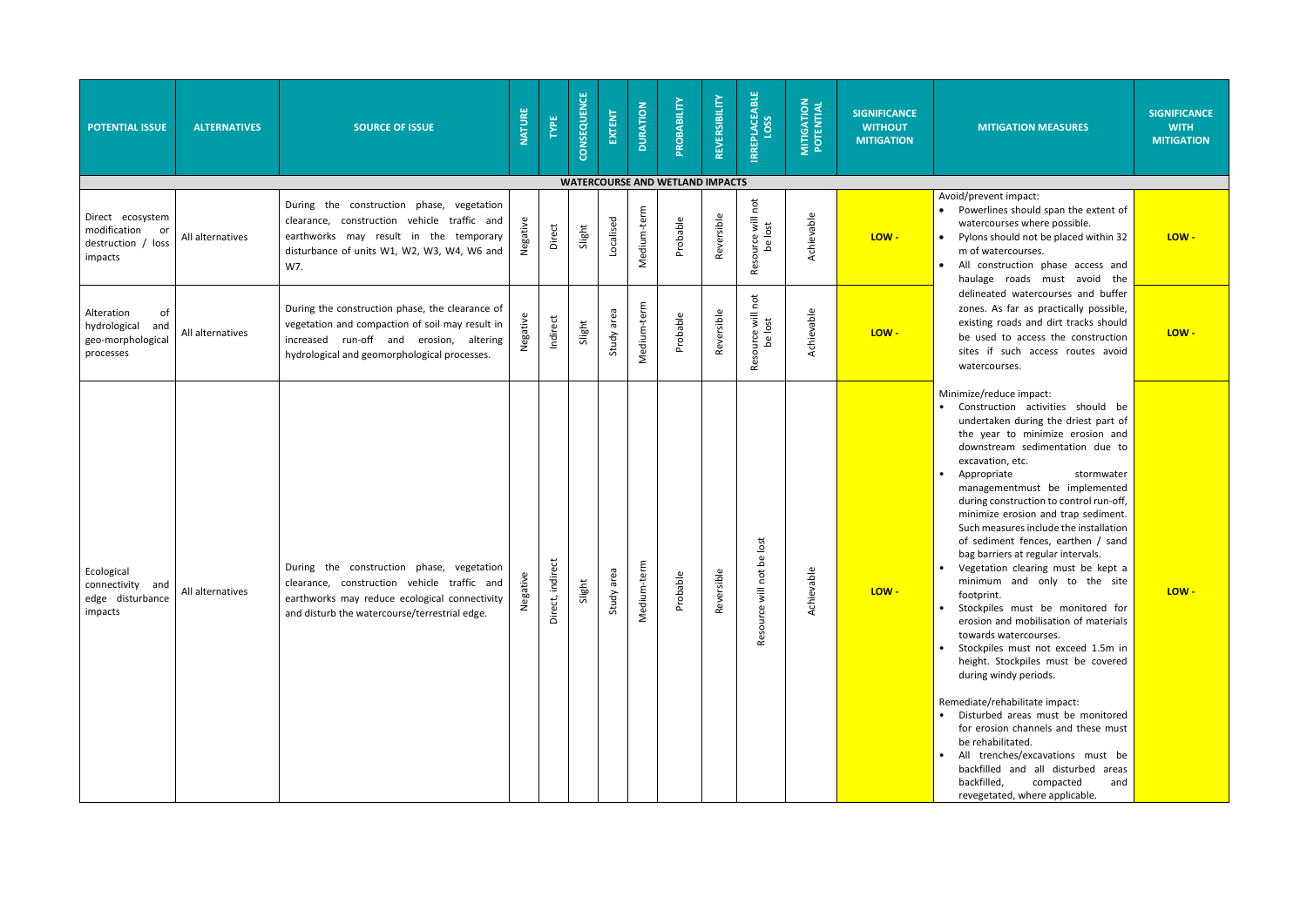| <b>POTENTIAL ISSUE</b>        | <b>ALTERNATIVES</b> | <b>SOURCE OF ISSUE</b>                                                                                                                                                                                                              | <b>NATURE</b> | TYPE             | CONSEQUENCE | EXTENT     | <b>DURATION</b> | PROBABILITY | REVERSIBILITY | <b>IRREPLACEABLE</b>      | <b>MITIGATION</b><br>POTENTIAL | <b>SIGNIFICANCE</b><br><b>WITHOUT</b><br><b>MITIGATION</b> | <b>MITIGATION MEASURES</b>                                                                                                                                                                                                                                                                                                                                                                                                                                                                                                                                                                                                                                                                                                                                                                                                                                                                                                                                                                                                                                                                     | <b>SIGNIFICANCE</b><br><b>WITH</b><br><b>MITIGATION</b> |
|-------------------------------|---------------------|-------------------------------------------------------------------------------------------------------------------------------------------------------------------------------------------------------------------------------------|---------------|------------------|-------------|------------|-----------------|-------------|---------------|---------------------------|--------------------------------|------------------------------------------------------------|------------------------------------------------------------------------------------------------------------------------------------------------------------------------------------------------------------------------------------------------------------------------------------------------------------------------------------------------------------------------------------------------------------------------------------------------------------------------------------------------------------------------------------------------------------------------------------------------------------------------------------------------------------------------------------------------------------------------------------------------------------------------------------------------------------------------------------------------------------------------------------------------------------------------------------------------------------------------------------------------------------------------------------------------------------------------------------------------|---------------------------------------------------------|
| pollution<br>Water<br>impacts | All alternatives    | During the construction phase, accidental<br>spillages of wet concrete and chemical<br>hazardous substances may result in soil and<br>groundwater contamination, adversely affecting<br>the aquatic ecosystems in the broader area. | Negative      | Direct, indirect | Slight      | Study area | Long-term       | May occur   | Reversible    | Resource will not be lost | Achievable                     | LOW-                                                       | Avoid/prevent impact:<br>• No concrete mixing must take place<br>within of any watercourse.<br>No machinery must be parked<br>overnight within 50 m of the<br>rivers/wetlands.<br>All stationary machinery must be<br>equipped with a drip tray to retain any<br>oil leaks.<br>Chemicals used for construction must<br>be stored safely on bunded surfaces in<br>the construction site camp.<br>No ablution facilities must be located<br>within 50 m of any river or wetland<br>system.<br>Chemical toilets must be regularly<br>maintained/ serviced to prevent<br>ground or surface water pollution.<br>Any hazardous substances/waste<br>must be stored in impermeable<br>bunded areas or secondary containers<br>110% the volume of the contents<br>within it.<br>All general waste and refuse must be<br>removed from site and disposed and<br>windproof temporary storage area<br>before being disposed of at a<br>registered landfill site.<br>Remediate/rehabilitate impact:<br>• Emergency plans must be in place in<br>case of spillages onto bare soil or<br>within water courses. | LOW-                                                    |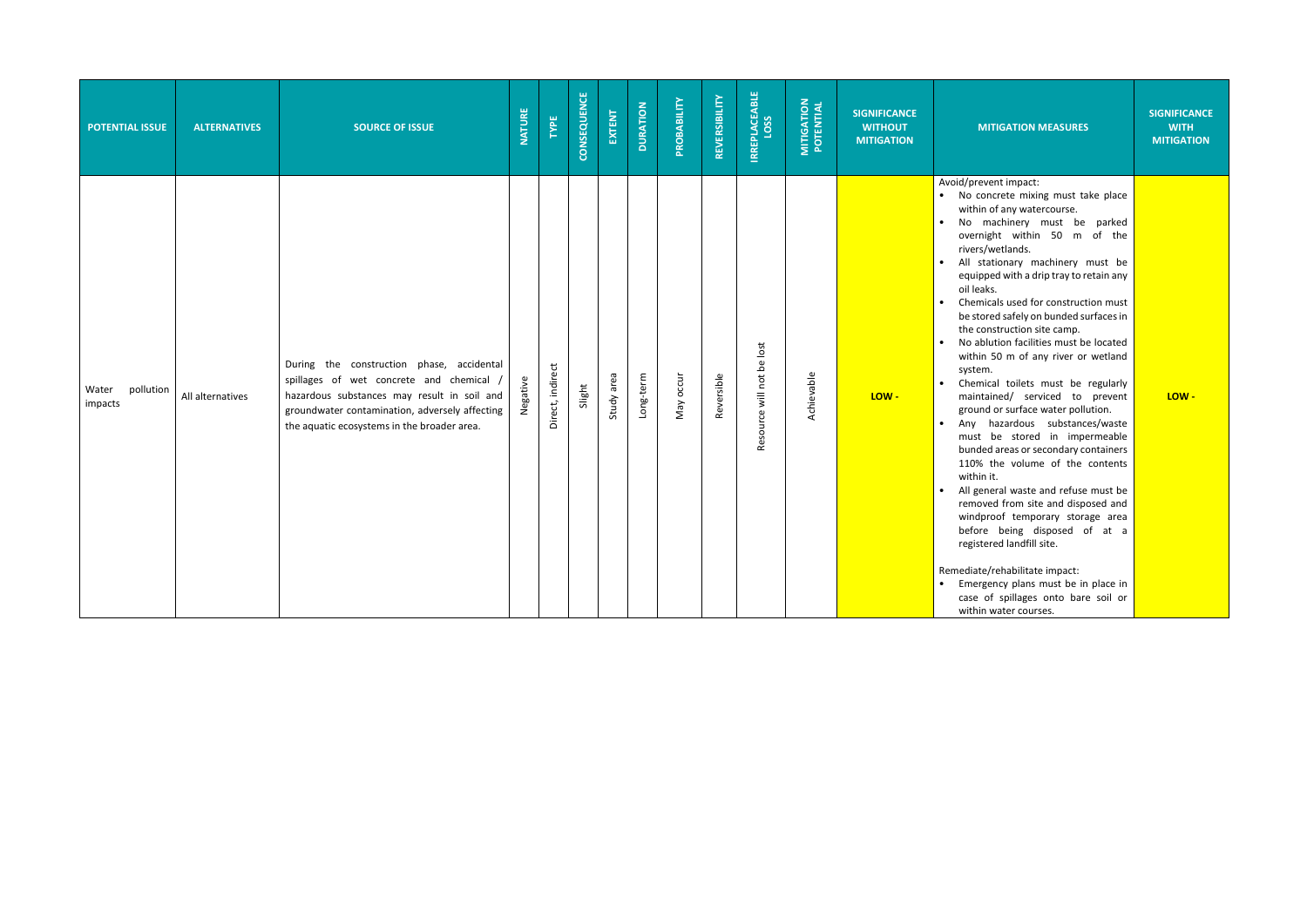# *OPERATIONAL PHASE*

| <b>POTENTIAL ISSUE</b>          | <b>ALTERNATIVES</b>     | <b>SOURCE OF ISSUE</b>                                                                                                                                                                                                                        | <b>NATURE</b> | <b>TYPE</b>      | CONSEQUENCE | EXTENT        | <b>DURATION</b> | PROBABILITY                 | REVERSIBILITY       | <b>IRREPLACEABLE</b>            | <b>MITIGATION</b><br>POTENTIAL | <b>SIGNIFICANCE</b><br><b>WITHOUT</b><br><b>MITIGATION</b> | <b>MITIGATION MEASURES</b>                                                                                                                                                                                                                                                                                                                            | <b>SIGNIFICANCE</b><br><b>WITH</b><br><b>MITIGATION</b> |
|---------------------------------|-------------------------|-----------------------------------------------------------------------------------------------------------------------------------------------------------------------------------------------------------------------------------------------|---------------|------------------|-------------|---------------|-----------------|-----------------------------|---------------------|---------------------------------|--------------------------------|------------------------------------------------------------|-------------------------------------------------------------------------------------------------------------------------------------------------------------------------------------------------------------------------------------------------------------------------------------------------------------------------------------------------------|---------------------------------------------------------|
|                                 |                         |                                                                                                                                                                                                                                               |               |                  |             |               |                 | <b>ENVIRONMENTAL POLICY</b> |                     |                                 |                                |                                                            |                                                                                                                                                                                                                                                                                                                                                       |                                                         |
| Legal and policy<br>compliance  | All Alternatives        | During the operation phase, failure to adhere to<br>all permits, authorisations and regulations may<br>lead to financial penalties and closure of the<br>proposed 132 KV Overhead Line.                                                       | Negative      | Direct           | Severe      | National      | Long-term       | Possible                    | Reversible          | Resource will be<br>partly lost | Achievable                     | HIGH-                                                      | The proponent must ensure that<br>operations of the 132 KV Overhead<br>line is compliant with the relevant<br>legislation and policy.<br>These should include (but are not<br>restricted to): NEMA, EA, EMPr and<br>any other permits/authorisations.                                                                                                 | LOW-                                                    |
|                                 |                         |                                                                                                                                                                                                                                               |               |                  |             |               |                 | <b>BUILT ENVIRONMENT</b>    |                     |                                 |                                |                                                            |                                                                                                                                                                                                                                                                                                                                                       |                                                         |
| Infrastructure                  | <b>All Alternatives</b> | During the operation phase, the Overhead line<br>will provide electricity in an efficient and<br>sustainable manner, including its generation,<br>transmission and distribution and retail.                                                   | Positive      | Direct, Indirect | Moderate    | Regional      | Long-term       | Definite                    | Reversible          | Resource will<br>not be lost    | Easily<br>Achievable           | <b>MODERATE +</b>                                          | Regular maintenance and inspections<br>of all infrastructure and services must<br>be undertaken.                                                                                                                                                                                                                                                      | <b>MODERATE +</b>                                       |
| Stormwater<br>management        | All Alternatives        | During the operation phase, failure of the<br>stormwater system and or lack of maintenance of<br>the stormwater system may result in the erosion<br>and or pollution of the surrounding environment<br>should the stormwater be contaminated. |               | Direct, Indirect | Moderate    | Study area    | Long-term       | Possible                    | Reversible          | Resource will not be lost       | Easily Achievable              | <b>MODERATE -</b>                                          | Stormwater management measures<br>as attenuation structures,<br>such<br>channels, etc. must be properly<br>maintained and monitored.<br>the stormwater management<br>measures put in place are deemed<br>insufficient, a qualified engineer must<br>be approached to assist with<br>additional storm water attenuation<br>mechanisms and remediation. | LOW-                                                    |
|                                 |                         |                                                                                                                                                                                                                                               |               |                  |             |               | SOCIO-ECONOMIC  |                             |                     |                                 |                                |                                                            |                                                                                                                                                                                                                                                                                                                                                       |                                                         |
| Job creation                    | All Alternatives        | During the construction phase, there will be<br>some temporary job opportunities associated<br>with building of the proposed 132 KV Overhead<br>Line.                                                                                         |               | Direct           | Slight      | Localised     | Short-term      | Definite                    | $\sum_{\mathbf{N}}$ | Resource will<br>not be lost    | Easily<br>Achievable           | $LOW +$                                                    | $\bullet$ N/A                                                                                                                                                                                                                                                                                                                                         | $LOW +$                                                 |
| Health and safety               | All Alternatives        | During the construction phase, failure to comply<br>with health and safety policies and protocols may<br>result in the harm of labourers, staff, surrounding<br>landowners and the public.                                                    |               | Direct, Indirect | Moderate    | area<br>Study | Short-term      | Possible                    | Irreversible        | Resource will be<br>lost        | Achievable                     | <b>MODERATE -</b>                                          | A health and safety plan in terms of<br>$\bullet$<br>the Occupational Health and Safety<br>Act, 1993 (Act No 85 of 1993) must be<br>adhered to and enforced by a HSE<br>officer to ensure workers safety.                                                                                                                                             | LOW-                                                    |
| Air quality and<br>dust control | All Alternatives        | During the construction phase, dust generated by<br>construction vehicles and construction activities<br>could result in significant dust during windy<br>conditions.                                                                         | Negative      | Direct           | Moderate    | Study area    | Short-term      | Definite                    | Reversible          | Resource will<br>not be lost    | Achievable                     | <b>MODERATE -</b>                                          | During windy periods un-surfaced and<br>un-vegetated areas must<br>be<br>dampened down.<br>Vegetation must be retained where<br>$\bullet$<br>possible as this will reduce dust travel.                                                                                                                                                                | LOW-                                                    |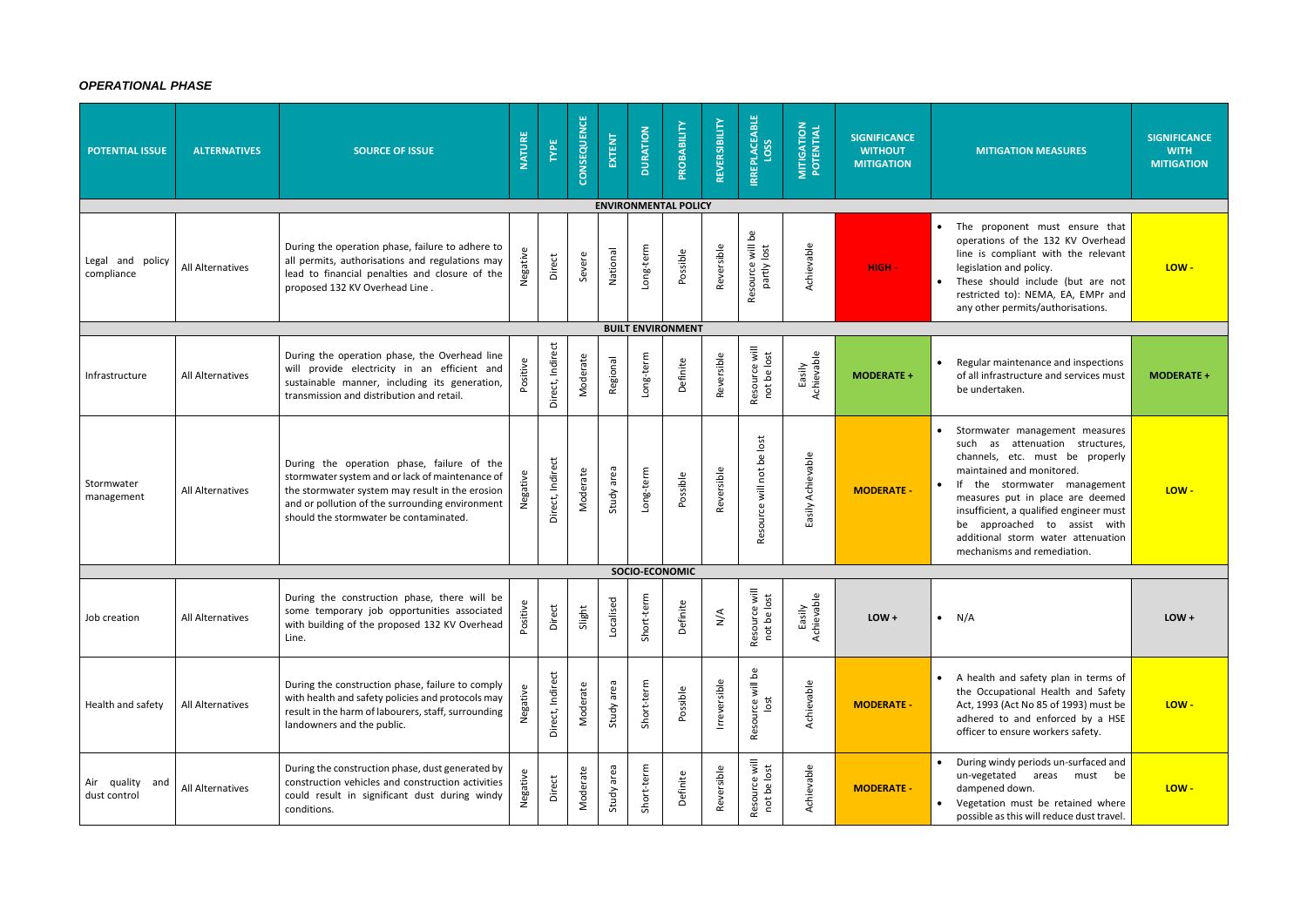| <b>POTENTIAL ISSUE</b>                              | <b>ALTERNATIVES</b>      | <b>SOURCE OF ISSUE</b>                                                                                                                                                                                                                                                                                                                                                              | <b>NATURE</b> | TYPE             | CONSEQUENCE | EXTENT     | <b>DURATION</b> | PROBABILITY                                | REVERSIBILITY | <b>IRREPLACEABLE</b><br><b>LOSS</b> | <b>MITIGATION<br/>POTENTIAL</b> | <b>SIGNIFICANCE</b><br><b>WITHOUT</b><br><b>MITIGATION</b> | <b>MITIGATION</b>                                                                                                                                                                                                                                                               |
|-----------------------------------------------------|--------------------------|-------------------------------------------------------------------------------------------------------------------------------------------------------------------------------------------------------------------------------------------------------------------------------------------------------------------------------------------------------------------------------------|---------------|------------------|-------------|------------|-----------------|--------------------------------------------|---------------|-------------------------------------|---------------------------------|------------------------------------------------------------|---------------------------------------------------------------------------------------------------------------------------------------------------------------------------------------------------------------------------------------------------------------------------------|
|                                                     | All Alternatives         | During the construction phase poor maintenance<br>and servicing of construction plant and vehicles<br>may result in an increase in vehicle emissions in<br>the areas.                                                                                                                                                                                                               | Negative      | Indirect         | Moderate    | Study area | Short-term      | Probable                                   | Reversible    | Resource will not<br>be lost        | Achievable                      | <b>MODERATE -</b>                                          | Any complaints o<br>from dust issues<br>immediately an<br>complaints regist<br>Vehicles and con<br>$\bullet$<br>be serviced regul<br>excessive vehicle                                                                                                                          |
| On-site fire risk                                   | <b>All Alternatives</b>  | During the construction phase inadequate<br>attention to fire safety awareness and fire safety<br>equipment could result in uncontrolled fires,<br>posing a threat to animals, vegetation and the<br>surrounding landowners.                                                                                                                                                        | Negative      | Direct           | Moderate    | Study area | Long-term       | Possible                                   | Irreversible  | Resource will be lost               | Easily Achievable               | <b>MODERATE -</b>                                          | In order to reduce the<br>All flammable s<br>$\bullet$<br>stored in dry area<br>an ignition risk to<br>Smoking must no<br>flammable substa<br>All<br>cooking m<br>$\bullet$<br>demarcated area<br>terms of runaw<br>fires.<br>No open fires mus<br>Fire extinguisher<br>onsite. |
| Inadequate<br>rehabilitation and<br>maintenance     | All Alternatives         | During the<br>operation phase inadequate<br>rehabilitation of disturbed areas and lack of<br>maintenance of infrastructure may lead to the<br>degradation of the surrounding environment.                                                                                                                                                                                           | Negative      | Direct, Indirect | Moderate    | Study area | Medium-term     | REHABILITATION AND MAINTENANCE<br>Possible | Reversible    | Resource will<br>be partly lost     | Easily<br>Achievable            | <b>MODERATE -</b>                                          | Disturbed<br>areas<br>rehabilitated/prepare<br>vegetation.                                                                                                                                                                                                                      |
|                                                     |                          |                                                                                                                                                                                                                                                                                                                                                                                     |               |                  |             |            |                 | TERRESTRIAL BIODIVERSITY AND ECOLOGY       |               |                                     |                                 |                                                            |                                                                                                                                                                                                                                                                                 |
| <b>Infestation of Alien</b><br><b>Plant Species</b> | Preferred<br>Alternative | If areas which do not form part of the Overhead<br>Line are not rehabilitated, these disturbed areas<br>can become places for alien invasive species to<br>become established and if left unmitigated these<br>species can spread and establish themselves in<br>intact vegetation resulting in the displacement of<br>indigenous species and possible local extinctions<br>of SCC. | Negative      | Direct           | Moderate    | Study Area | Permanent       | Probable                                   | Reversible    | Resource will be partly lost        | achievable<br>Easily            | LOW-                                                       | <b>Mitigation Measures:</b><br>The site must be<br>the presence of a<br>When alien in<br>found, immediat<br>taken to remove<br>An Alien Invasive<br><b>Method Statemer</b><br>implemented and                                                                                   |

| <b>MITIGATION MEASURES</b>                                                                                                                                                                                                                                                                                                                                                                                                                                      | <b>SIGNIFICANCE</b><br><b>WITH</b><br><b>MITIGATION</b> |
|-----------------------------------------------------------------------------------------------------------------------------------------------------------------------------------------------------------------------------------------------------------------------------------------------------------------------------------------------------------------------------------------------------------------------------------------------------------------|---------------------------------------------------------|
| Any complaints or claims emanating<br>from dust issues must be attended to<br>immediately and<br>noted in<br>the<br>complaints register.<br>Vehicles and construction plant must<br>be serviced regularly so as to reduce<br>excessive vehicle emissions.                                                                                                                                                                                                       | LOW -                                                   |
| In order to reduce the risk of fires:<br>All flammable substances must be<br>stored in dry areas which do not pose<br>an ignition risk to the said substances.<br>Smoking must not be permitted near<br>flammable substances.<br>All<br>cooking must be done<br>in<br>$\bullet$<br>demarcated areas that are safe in<br>terms of runaway or uncontrolled<br>fires.<br>No open fires must be allowed on site.<br>Fire extinguishers must be available<br>onsite. | LOW-                                                    |
| Disturbed<br>will<br>be<br>areas<br>rehabilitated/prepared to allow natural re-<br>vegetation.                                                                                                                                                                                                                                                                                                                                                                  | LOW-                                                    |
| <b>Mitigation Measures:</b><br>The site must be checked regularly for<br>the presence of alien invasive species.<br>When<br>alien invasive species<br>are<br>found, immediate action<br>must<br>be<br>taken to remove them.<br>An Alien Invasive Management Plan/<br>Method Statement must be compiled,<br>implemented and adhered to.                                                                                                                          | LOW -                                                   |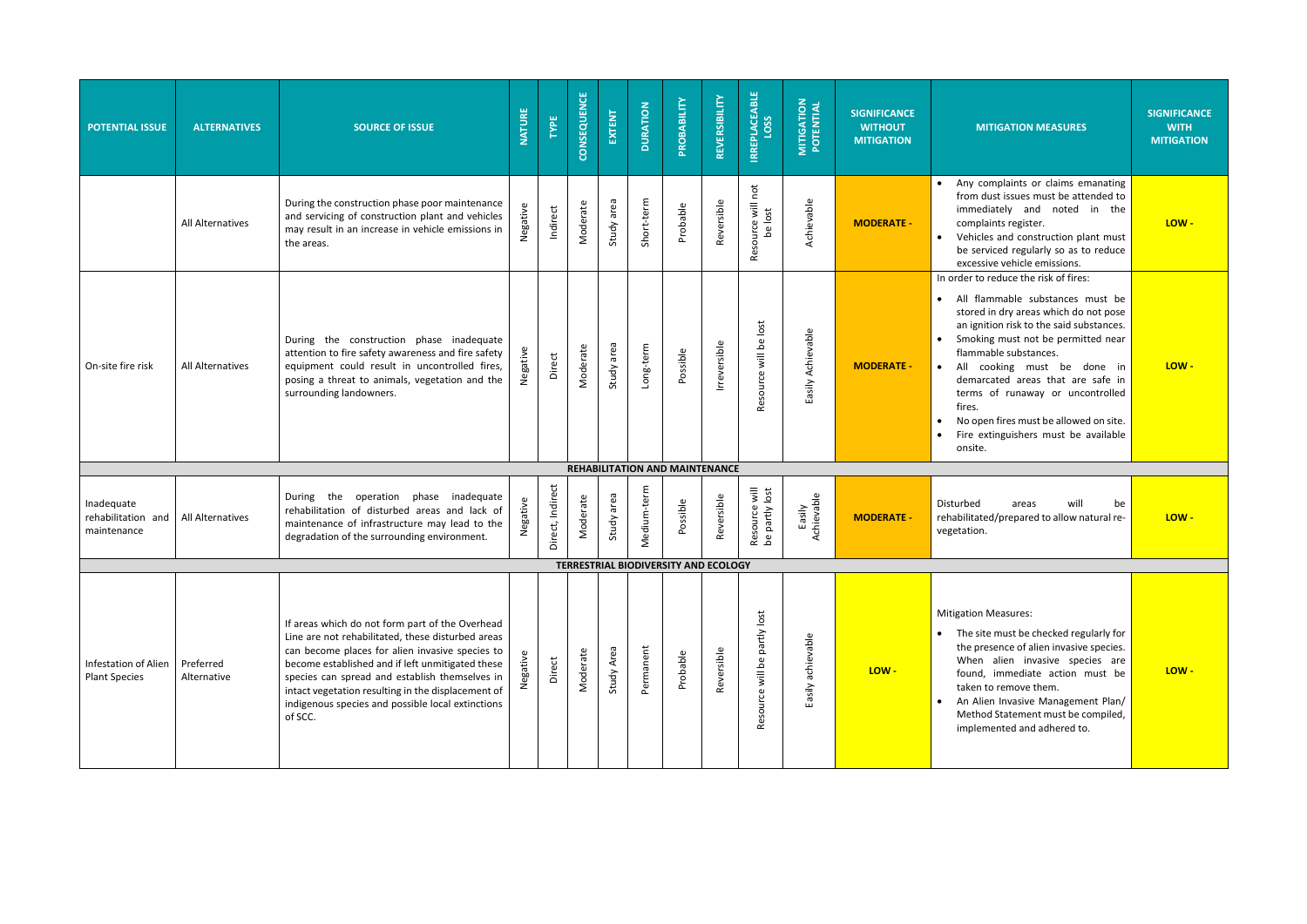| <b>POTENTIAL ISSUE</b>                                                          | <b>ALTERNATIVES</b>      | <b>SOURCE OF ISSUE</b>                                                                                                                                                                                                                                                                               | <b>NATURE</b>         | TYPE       | CONSEQUENCE | EXTENT     | <b>DURATION</b> | PROBABILITY             | REVERSIBILITY                      | <b>IRREPLACEABLE</b><br>LOSS | <b>MITIGATION</b><br>POTENTIAL                                                                                                                                                                                                                                                                                           | <b>SIGNIFICANCE</b><br><b>WITHOUT</b><br><b>MITIGATION</b> | <b>MITIGATION MEASURES</b>                                                                                                                                                 |
|---------------------------------------------------------------------------------|--------------------------|------------------------------------------------------------------------------------------------------------------------------------------------------------------------------------------------------------------------------------------------------------------------------------------------------|-----------------------|------------|-------------|------------|-----------------|-------------------------|------------------------------------|------------------------------|--------------------------------------------------------------------------------------------------------------------------------------------------------------------------------------------------------------------------------------------------------------------------------------------------------------------------|------------------------------------------------------------|----------------------------------------------------------------------------------------------------------------------------------------------------------------------------|
|                                                                                 |                          | Scattered alien invasive species have already<br>established in the surrounding area. Therefore,<br>should the operation of the proposed Overhead<br>Line lead to the further establishment of alien<br>invasive species in the project area, the invasion<br>by alien species could be exacerbated. | Negative              | Cumulative | Moderate    | Study area | Long term       | Probable                | mitigation<br>imperative<br>above. |                              | It is difficult to implement<br>measures<br>specific to the cumulative<br>impacts as the applicant<br>only has jurisdiction over<br>their development and not<br>over other developments<br>or farming activities in the<br>area. However, it is<br>that<br>the<br>applicant implement the<br>mitigation measures listed | <b>MODERATE -</b>                                          |                                                                                                                                                                            |
|                                                                                 | No-go alternative        | There is already a number of alien species which<br>has established within the project area. Under<br>the no-go alternative these species are likely to<br>continue multiplying if left unchecked.                                                                                                   | Negative              | Direct     | Slight      | Localised  | Short term      | Probable                | $\sum_{\mathbf{N}}$                | $\sum_{\mathbf{N}}$          | $\sum_{i=1}^{n}$                                                                                                                                                                                                                                                                                                         | LOW-                                                       | No mitigation measures are pr<br>for the no-go alternative.                                                                                                                |
|                                                                                 |                          |                                                                                                                                                                                                                                                                                                      | <b>VISUAL IMPACTS</b> |            |             |            |                 |                         |                                    |                              |                                                                                                                                                                                                                                                                                                                          |                                                            |                                                                                                                                                                            |
|                                                                                 | Pampierstad              |                                                                                                                                                                                                                                                                                                      |                       | Direct     | Moderate    | Localised  | Long term       | Probable                | $\sum_{\mathbf{N}}$                | $\sum_{\mathbf{N}}$          | Achievable                                                                                                                                                                                                                                                                                                               | <b>MODERATE -</b>                                          | Due to the height and visibility of t<br>kV OHL, mitigation measures are lir                                                                                               |
| Impact of 132 kV<br>OHL on visually<br>sensitive receptors                      | Majeakgoro               | The mast will be visible from the surrounding<br>areas. Notable features/receptors within the<br>viewshed area include: residents of Pampierstad,<br>residents of Lower Majeakgoro and motorists<br>using the 5115 tertiary road.                                                                    | Negative              | Direct     | Moderate    | Localised  | Long term       | Probable                | $\sum_{\mathbf{N}}$                | $\sum_{\mathbf{N}}$          | Achievable                                                                                                                                                                                                                                                                                                               | <b>MODERATE -</b>                                          | The following should be considered<br>Consolidate impacts by aligni<br>proposed 132 kV OHL line adja<br>an existing power lines.<br>Vegetation clearing/trimming           |
|                                                                                 | 5115 tertiary road       |                                                                                                                                                                                                                                                                                                      | Negative              | Direct     | Slight      | Localised  | ong term        | Probable                | $\sum_{i=1}^{n}$                   | $\sum_{\mathbf{N}}$          | Achievable                                                                                                                                                                                                                                                                                                               | LOW-                                                       | the servitude should be lim<br>species/specimens presenting<br>risk or clearance danger.                                                                                   |
|                                                                                 |                          |                                                                                                                                                                                                                                                                                                      |                       |            |             |            |                 | <b>AVIFAUNAL IMPACT</b> |                                    |                              |                                                                                                                                                                                                                                                                                                                          |                                                            |                                                                                                                                                                            |
| Impact:<br>of<br>Disturbance<br>birds                                           | Preferred<br>Alternative | Birds are disturbed by operations activities &<br>their survival or reproduction is compromised.<br>Most applicable with breeding sensitive bird<br>species.                                                                                                                                         | Negative              | Direct     | Slight      | Study Area | term<br>Short   | Possible                | Moderate                           | Partly lost                  | Achievable                                                                                                                                                                                                                                                                                                               | LOW-                                                       | All construction activities should be<br>managed according to generally ad<br>environmental best practice standa<br>avoid any unnecessary impact<br>receiving environment. |
| Impact:<br>Electrocution of<br>birds on power<br>line<br>&<br>in<br>substations | Preferred<br>Alternative | Large birds are electrocuted whilst perched on<br>pylons or in substation, by bridging the critical<br>clearances between phases or phase -earth<br>hardware.                                                                                                                                        | Negative              | Direct     | Slight      | Global     | Long term       | Possible                | Very<br>difficult                  | lost                         | Achievable                                                                                                                                                                                                                                                                                                               | LOW-                                                       | The pole design must be an<br>approved bird friendly design.                                                                                                               |

| <b>SIGNIFICANCE</b><br><b>WITHOUT</b><br><b>MITIGATION</b> | <b>MITIGATION MEASURES</b>                                                                                                                                                                              | <b>SIGNIFICANCE</b><br><b>WITH</b><br><b>MITIGATION</b> |
|------------------------------------------------------------|---------------------------------------------------------------------------------------------------------------------------------------------------------------------------------------------------------|---------------------------------------------------------|
| <b>MODERATE -</b>                                          |                                                                                                                                                                                                         | <b>MODERATE-</b>                                        |
| $LOW -$                                                    | No mitigation measures are proposed<br>$\bullet$<br>for the no-go alternative.                                                                                                                          | N/A                                                     |
|                                                            |                                                                                                                                                                                                         |                                                         |
| <b>MODERATE -</b>                                          | Due to the height and visibility of the 132<br>kV OHL, mitigation measures are limited.                                                                                                                 | <b>MODERATE -</b>                                       |
| <b>MODERATE -</b>                                          | The following should be considered:<br>Consolidate impacts by aligning the<br>proposed 132 kV OHL line adjacent to<br>an existing power lines.<br>Vegetation clearing/trimming within                   | <b>MODERATE -</b>                                       |
| LOW-                                                       | the servitude should be limited to<br>species/specimens presenting a fire<br>risk or clearance danger.                                                                                                  | LOW-                                                    |
|                                                            |                                                                                                                                                                                                         |                                                         |
| LOW-                                                       | All construction activities should be strictly<br>managed according to generally accepted<br>environmental best practice standards, to<br>avoid any unnecessary impact on the<br>receiving environment. | LOW-                                                    |
| LOW -                                                      | The pole design must be an Eskom<br>approved bird friendly design.                                                                                                                                      | LOW -                                                   |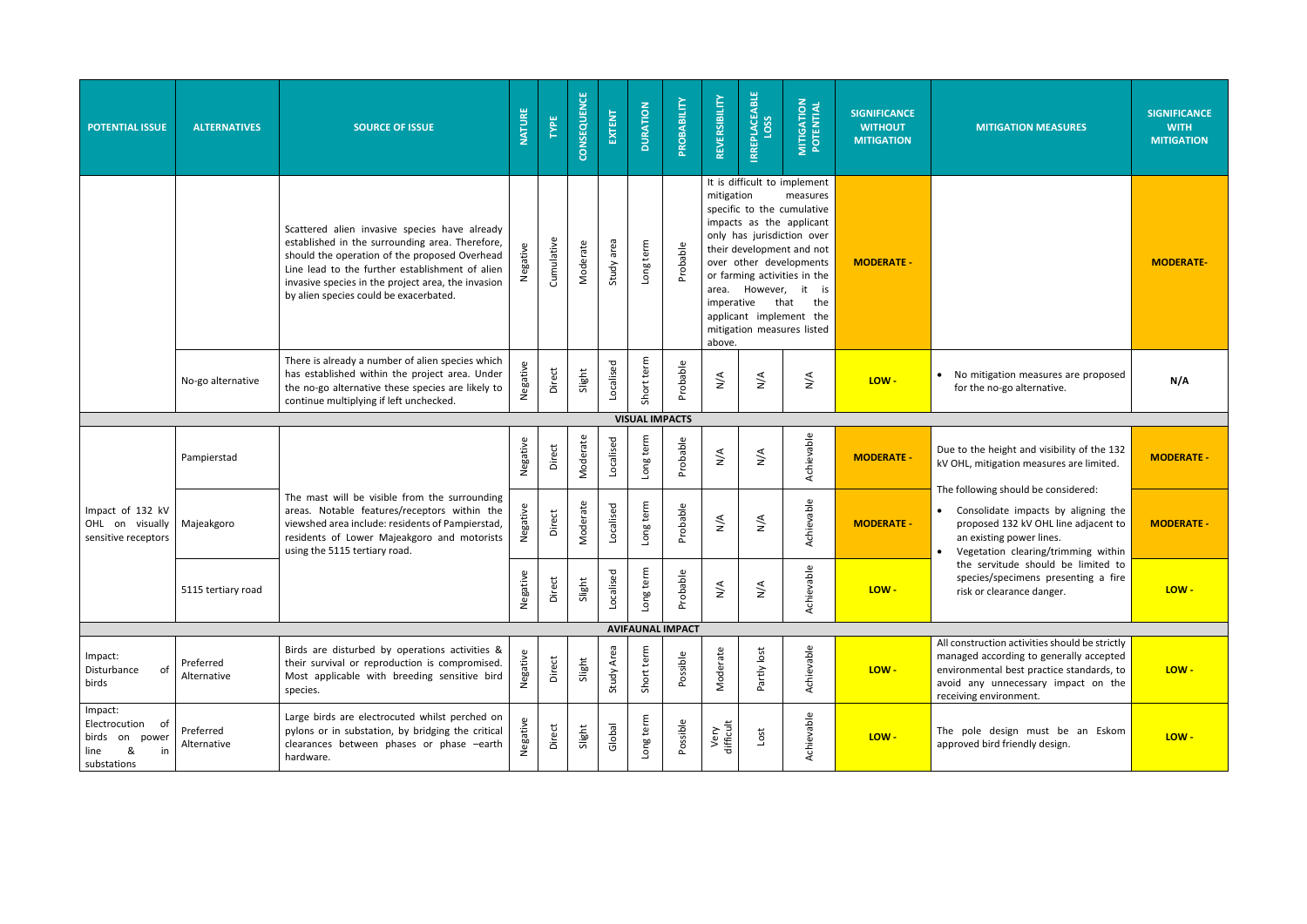| <b>POTENTIAL ISSUE</b>                                                 | <b>ALTERNATIVES</b>      | <b>SOURCE OF ISSUE</b>                                                                                                                                                                    | <b>NATURE</b> | TYPE     | CONSEQUENCE | EXTENT     | <b>DURATION</b> | PROBABILITY                            | REVERSIBILITY  | <b>IRREPLACEABLE</b>           | <b>MITIGATION<br/>POTENTIAL</b> | <b>SIGNIFICANCE</b><br><b>WITHOUT</b><br><b>MITIGATION</b> | <b>MI</b>                                                                                                                                                                            |
|------------------------------------------------------------------------|--------------------------|-------------------------------------------------------------------------------------------------------------------------------------------------------------------------------------------|---------------|----------|-------------|------------|-----------------|----------------------------------------|----------------|--------------------------------|---------------------------------|------------------------------------------------------------|--------------------------------------------------------------------------------------------------------------------------------------------------------------------------------------|
| Collision<br>Impact:<br>birds<br>οf<br>on<br>overhead<br>power<br>line | Preferred<br>Alternative | Birds in flight collide with overhead cables<br>(conductors or earth wires) whilst in mid-flight.<br>This occurs when they don't see the cables until<br>too late to take evasive action. | Negative      | Direct   | Slight      | Global     | Long tern       | Possible                               | Very difficult | Lost                           | Achievable                      | LOW-                                                       | A pre-const<br>should be<br>layout and<br>This walk do<br>risk sections<br>The earth<br>should be fit<br>collision lin<br>cables more<br>reduce the li                               |
|                                                                        |                          |                                                                                                                                                                                           |               |          |             |            |                 | <b>WATERCOURSE AND WETLAND IMPACTS</b> |                |                                |                                 |                                                            |                                                                                                                                                                                      |
| Alteration of<br>hydrological and<br>geo-morphological<br>processes    | All alternatives         | During the operational phase, localised altered<br>flow patterns may occur around the powerline<br>pylons. This may indirectly result in increased<br>run-off, erosion and sedimentation. | Negative      | Indirect | Slight      | Localised  | Permanent       | May occur                              | Reversible     | Resource<br>will not be<br>ost | Achievable                      | LOW-                                                       | Minimize/re<br>All ope<br>$\bullet$<br>must<br>waterco<br>as prac                                                                                                                    |
| Ecological<br>connectivity and<br>edge disturbance<br>impacts          | <b>All Alternatives</b>  | During the operational phase, inadequate<br>rehabilitation of disturbed areas may lead to the<br>reduction of ecological connectivity and<br>degradation of the surrounding environment.  | Negative      | Indirect | Slight      | Study area | Long-term       | May occur                              | Reversible     | Resource will not be lost      | Achievable                      | LOW-                                                       | and dir<br>mainter<br>routes a<br>Stormw<br>installed<br>Stormw<br>$\bullet$<br>maintai<br>effectiv<br>controll<br>and sed<br>Remediate/<br>The site mu<br>and shoule<br>applicable. |

| <b>NIFICANCE</b><br><b>ITHOUT</b><br><b>TIGATION</b> | <b>MITIGATION MEASURES</b>                                                                                                                                                                                                                                                                                                                                                                                                                                                                                               | <b>SIGNIFICANCE</b><br><b>WITH</b><br><b>MITIGATION</b> |
|------------------------------------------------------|--------------------------------------------------------------------------------------------------------------------------------------------------------------------------------------------------------------------------------------------------------------------------------------------------------------------------------------------------------------------------------------------------------------------------------------------------------------------------------------------------------------------------|---------------------------------------------------------|
| LOW -                                                | A pre-construction avifaunal walk down<br>should be conducted to confirm final<br>layout and identify any new sensitivities.<br>This walk down will also identify any high-<br>risk sections of power line for bird collision<br>The earth wires on high risk sections<br>should be fitted with an approved anti bird<br>collision line marking device to make<br>cables more visible to birds in flight and<br>reduce the likelihood of collisions.                                                                     | LOW-                                                    |
|                                                      |                                                                                                                                                                                                                                                                                                                                                                                                                                                                                                                          |                                                         |
| LOW -                                                | Minimize/reduce impact:<br>All operational phase service roads<br>avoid<br>the<br>delineated<br>must<br>watercourses and buffer zones. As far<br>as practically possible, existing roads                                                                                                                                                                                                                                                                                                                                 | <b>VERY LOW -</b>                                       |
| LOW -                                                | and dirt tracks should be used as<br>maintenance roads if such access<br>routes avoid watercourses.<br>Stormwater<br>be<br>measures<br>must<br>installed at pylon sites.<br>Stormwater infrastructure must be<br>maintained<br>and<br>monitored<br>for<br>effectiveness<br>with<br>respect<br>to<br>controlling and minimising erosion<br>and sedimentation of watercourses.<br>Remediate/rehabilitate impact:<br>The site must be monitored for erosion<br>should be rehabilitated<br>and<br>where<br>المساحات والمساور | <b>VERY LOW -</b>                                       |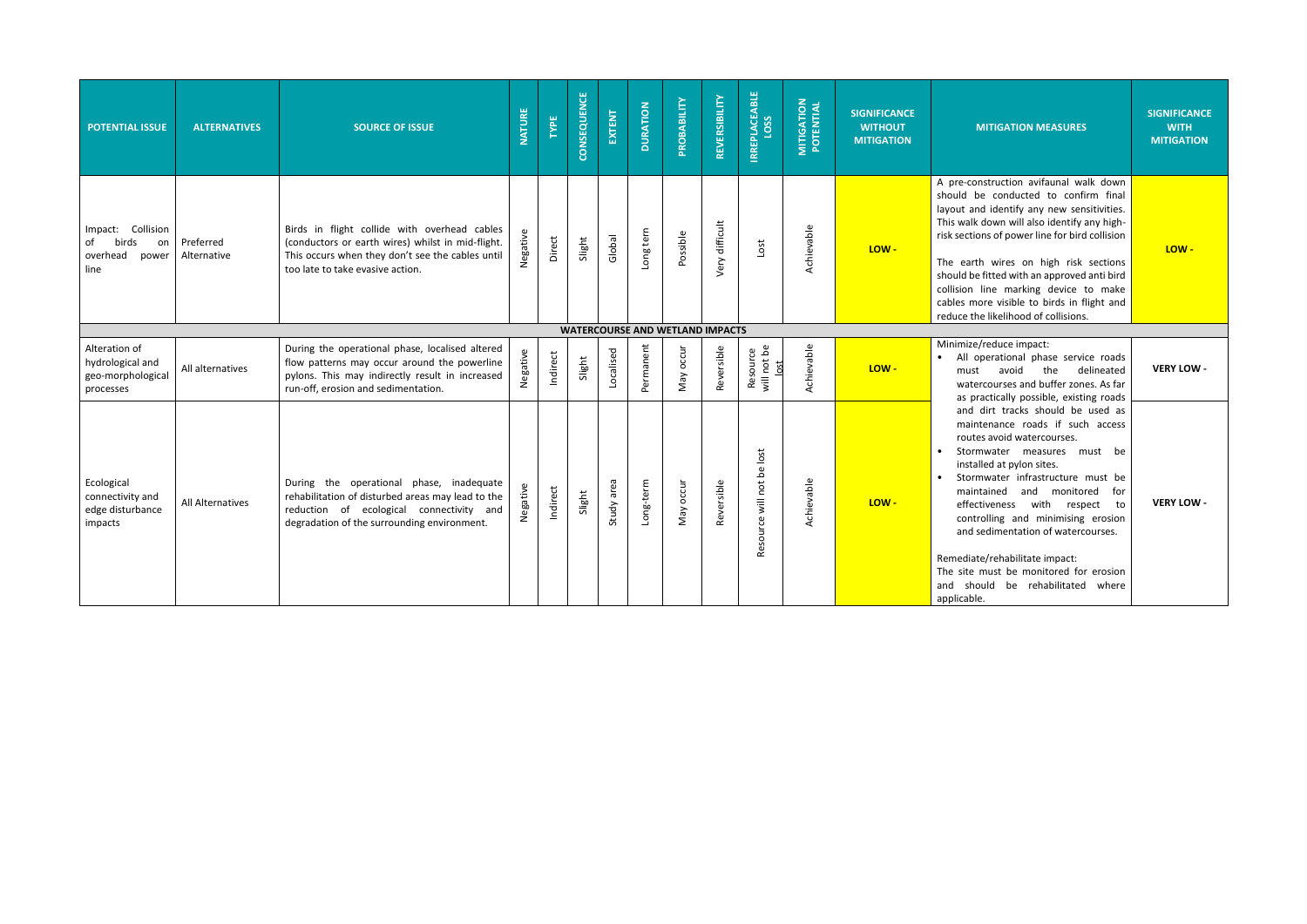| <b>POTENTIAL ISSUE</b>     | <b>ALTERNATIVES</b> | <b>SOURCE OF ISSUE</b>                                                                                                                                                                                                                             | <b>NATURE</b> | TYPE     | CONSEQUENCE | EXTENT     | <b>DURATION</b> | PROBABILITY | REVERSIBILITY | <b>IRREPLACEABLE</b><br>LOSS      | <b>MITIGATION</b><br>POTENTIAL | <b>SIGNIFICANCE</b><br><b>WITHOUT</b><br><b>MITIGATION</b> | <b>MITIGATION MEASURES</b>                                                                                                                                                                                                                                                                                                                                                                                                                                                                                                                                                                                                                                                                        | <b>SIGNIFICANCE</b><br><b>WITH</b><br><b>MITIGATION</b> |
|----------------------------|---------------------|----------------------------------------------------------------------------------------------------------------------------------------------------------------------------------------------------------------------------------------------------|---------------|----------|-------------|------------|-----------------|-------------|---------------|-----------------------------------|--------------------------------|------------------------------------------------------------|---------------------------------------------------------------------------------------------------------------------------------------------------------------------------------------------------------------------------------------------------------------------------------------------------------------------------------------------------------------------------------------------------------------------------------------------------------------------------------------------------------------------------------------------------------------------------------------------------------------------------------------------------------------------------------------------------|---------------------------------------------------------|
| Water pollution<br>impacts | All Alternatives    | During the<br>operational phase, routine<br>maintenance may lead to the introduction of<br>chemical / hazardous substances into the<br>watercourse, soil and/or groundwater, adversely<br>affecting the aquatic ecosystems in the broader<br>area. | Negative      | Indirect | Slight      | Localised  | Long term       | Vlay occur  | Reversible    | Resource may be partially lost    | Achievable                     | LOW-                                                       | Avoid/prevent impact:<br>. No machinery must be parked<br>overnight within 50m of the<br>rivers/wetlands.<br>. All stationary machinery must be<br>equipped with a drip tray to retain any<br>oil leaks.<br>Any hazardous substances/waste<br>must be stored in impermeable<br>bunded areas or secondary containers<br>110% the volume of the contents<br>within it.<br>• All general waste and refuse must be<br>removed from site and disposed and<br>windproof temporary storage area<br>before being disposed of at a<br>registered landfill site.<br>Remediate/rehabilitate impact:<br>• Emergency plans must be in place in<br>case of spillages onto bare soil or<br>within water courses. | <b>VERY LOW -</b>                                       |
| Status-quo<br>maintained   | No-go               | Should the project not proceed then the current<br>land use will remain the same. The site is highly<br>degraded and current impacts are likely to<br>persist.                                                                                     | Negative      | Indirect | Slight      | Study area | Long term       | Definite    | Reversible    | Resource may<br>be partially lost | Difficult                      | LOW-                                                       | No mitigation measures are proposed for<br>the no-go alternative.                                                                                                                                                                                                                                                                                                                                                                                                                                                                                                                                                                                                                                 | LOW-                                                    |